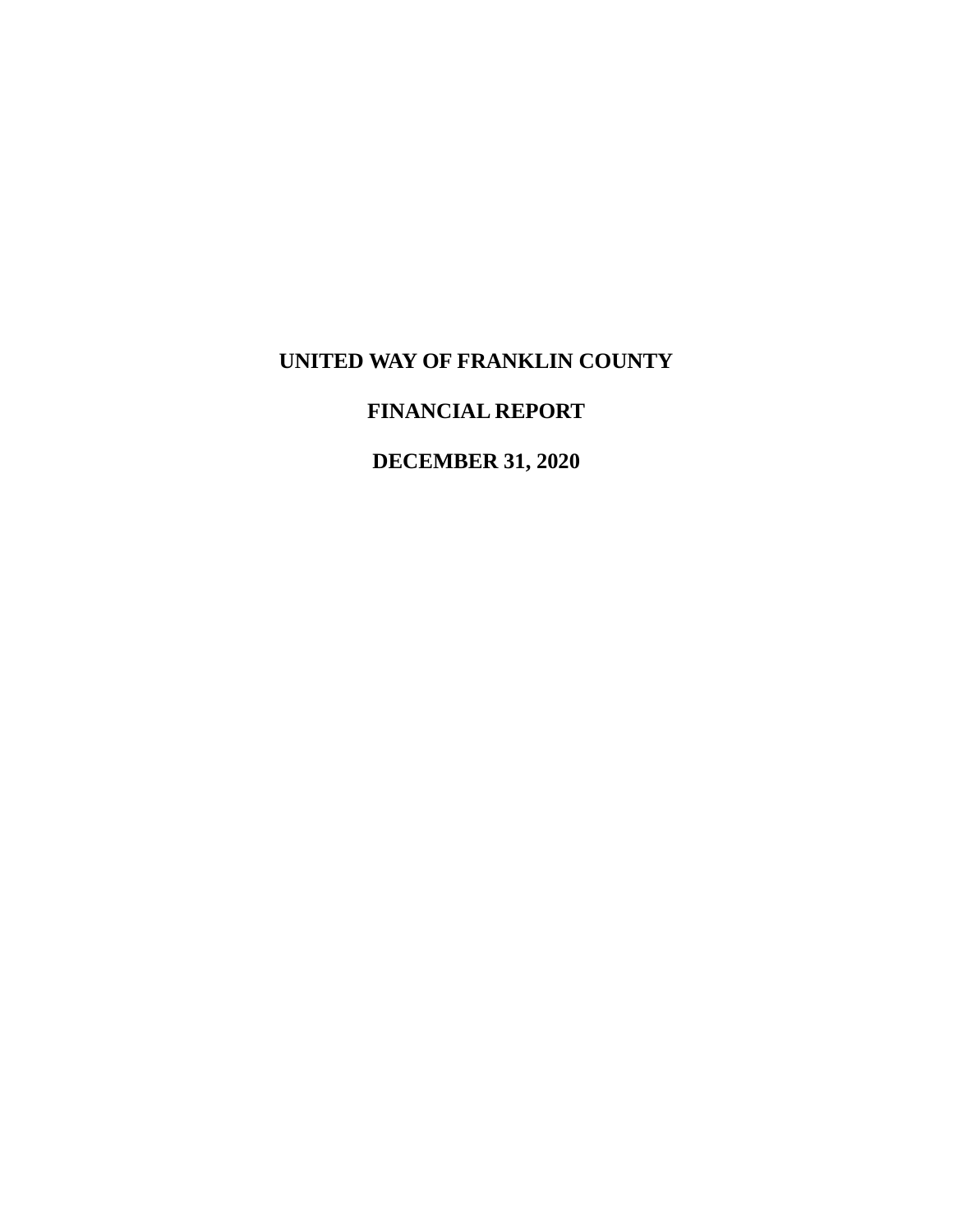# **CONTENTS**

| INDEPENDENT AUDITOR'S REPORT ON          |         |
|------------------------------------------|---------|
| THE FINANCIAL STATEMENTS                 | $1 - 2$ |
| FINANCIAL STATEMENTS                     |         |
| <b>Statements of Financial Position</b>  | 3       |
|                                          |         |
| <b>Statements of Activities</b>          | 4 - 7   |
| <b>Statements of Functional Expenses</b> | $8 - 9$ |
| <b>Statements of Cash Flows</b>          | 10      |
| Notes to Financial Statements            | 11 - 25 |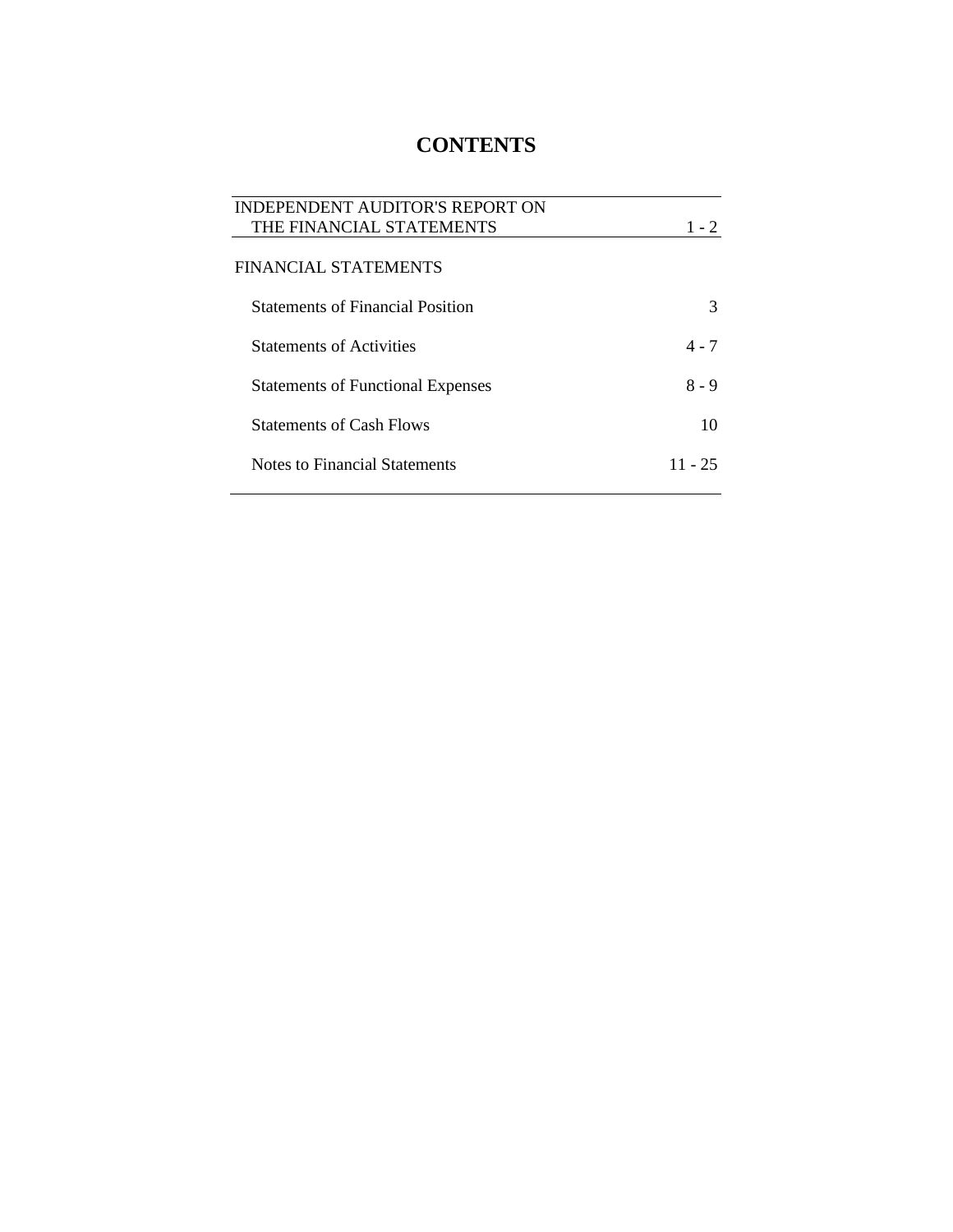

## **INDEPENDENT AUDITOR'S REPORT**

Board of Directors United Way of Franklin County Chambersburg, Pennsylvania

#### **Report on the Financial Statements**

We have audited the accompanying financial statements of the United Way of Franklin County (Organization), which comprise the statements of financial position as of December 31, 2020 and 2019, the related statements of activities, functional expenses and cash flows for the years then ended, and the related notes to the financial statements (collectively, the financial statements).

#### **Management's Responsibility for the Financial Statements**

Management is responsible for the preparation and fair presentation of these financial statements in accordance with accounting principles generally accepted in the United States of America; this includes the design, implementation and maintenance of internal control relevant to the preparation and fair presentation of financial statements that are free from material misstatement, whether due to fraud or error.

#### **Auditor's Responsibility**

Our responsibility is to express an opinion on these financial statements based on our audits. We conducted our audits in accordance with auditing standards generally accepted in the United States of America. Those standards require that we plan and perform the audits to obtain reasonable assurance about whether the financial statements are free from material misstatement.

An audit involves performing procedures to obtain audit evidence about the amounts and disclosures in the financial statements. The procedures selected depend on the auditor's judgment, including the assessment of the risks of material misstatement of the financial statements, whether due to fraud or error. In making those risk assessments, the auditor considers internal control relevant to the entity's preparation and fair presentation of the financial statements to design audit procedures that are appropriate in the circumstances, but not for expressing an opinion on the effectiveness of the entity's internal control. Accordingly, we express no such opinion. An audit also includes evaluating the appropriateness of accounting policies used and the reasonableness of significant, accounting estimates made by management, as well as evaluating the overall presentation of the financial statements.

We believe the audit evidence we have obtained is sufficient and appropriate to provide a basis for our audit opinion.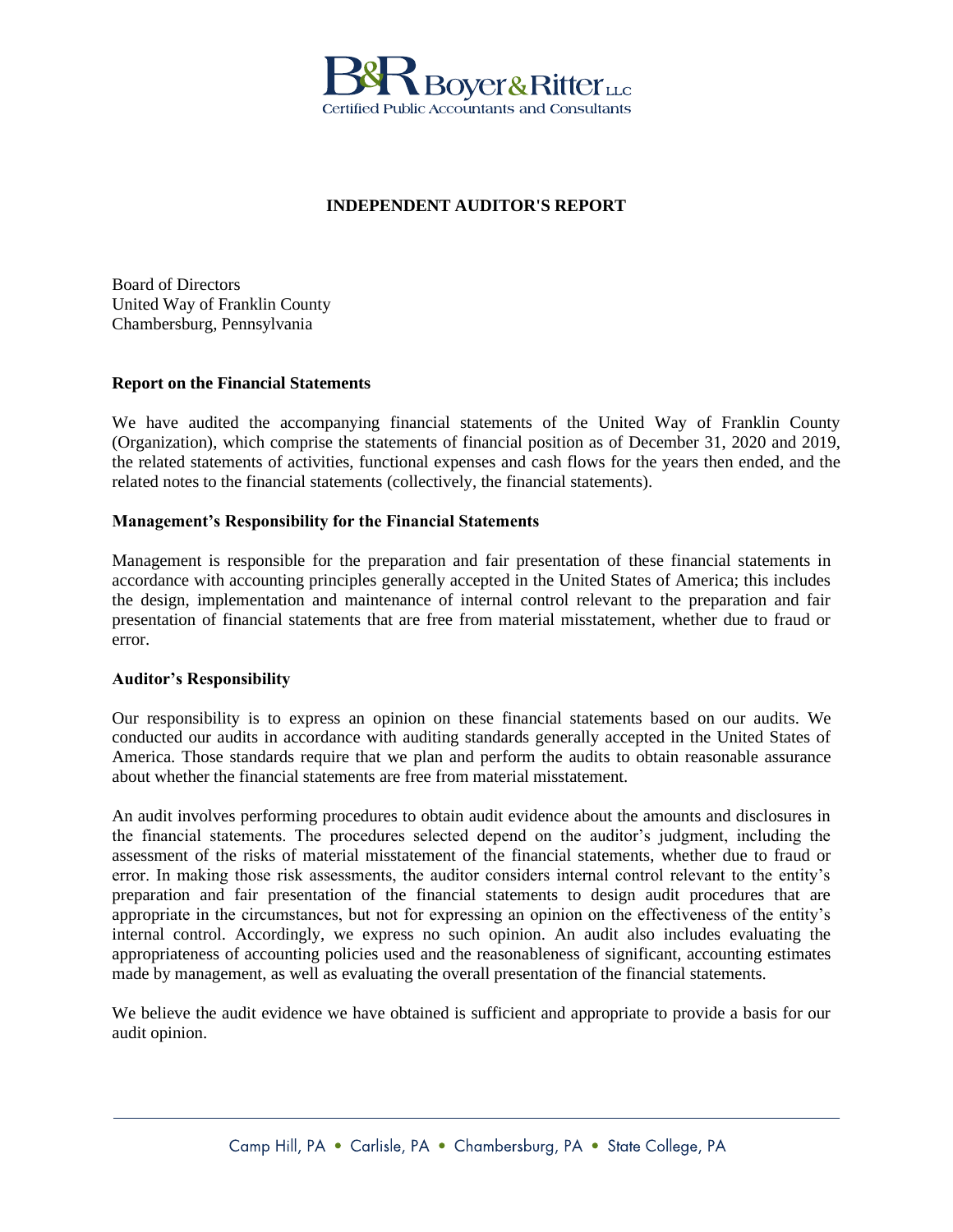# **Opinion**

In our opinion, the financial statements referred to above present fairly, in all material respects, the financial position of the United Way of Franklin County as of December 31, 2020 and 2019, and the changes in net assets and its cash flows for the years then ended in accordance with accounting principles generally accepted in the United States of America.

Boyer & fitter

Chambersburg, Pennsylvania September 22, 2021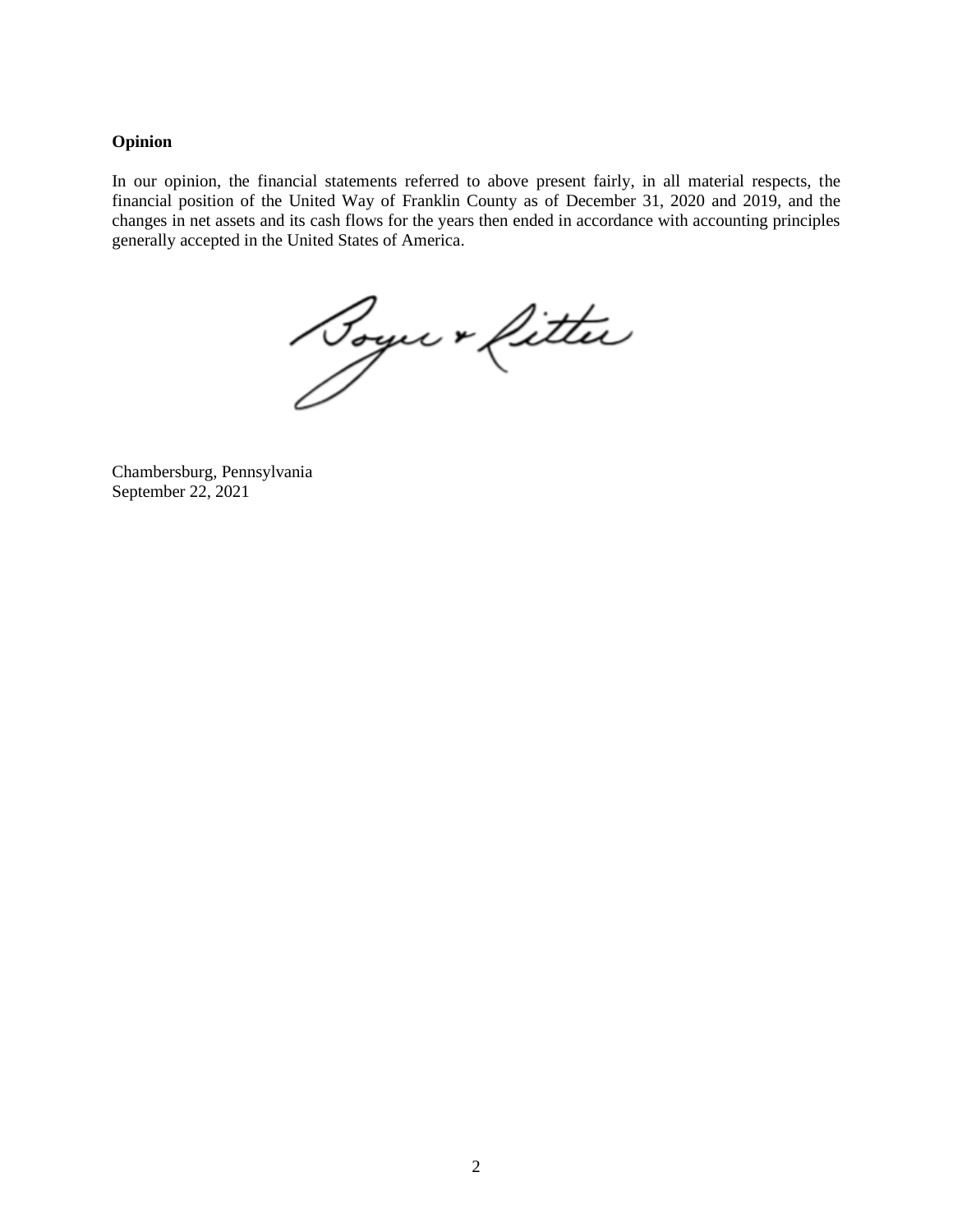# **STATEMENTS OF FINANCIAL POSITION December 31, 2020 and 2019**

|                                                                                                                                                                                                  |    | 2020                                                            |               | 2019                                                 |
|--------------------------------------------------------------------------------------------------------------------------------------------------------------------------------------------------|----|-----------------------------------------------------------------|---------------|------------------------------------------------------|
| <b>ASSETS</b>                                                                                                                                                                                    |    |                                                                 |               |                                                      |
| Cash and cash equivalents                                                                                                                                                                        | \$ | 68,939                                                          | $\mathcal{S}$ | 83,562                                               |
| Pledges receivable, net of allowance for                                                                                                                                                         |    |                                                                 |               |                                                      |
| uncollectible pledges 2020 \$56,740; 2019 \$40,814                                                                                                                                               |    | 154,749                                                         |               | 219,705                                              |
| Program receivables                                                                                                                                                                              |    | 25,539                                                          |               | 30,000                                               |
| Grant receivable                                                                                                                                                                                 |    | 28,893                                                          |               |                                                      |
| Prepaid expenses                                                                                                                                                                                 |    | 7,929                                                           |               | 4,118                                                |
| Other investments                                                                                                                                                                                |    | 1,166                                                           |               | 1,085                                                |
| Property and equipment, net                                                                                                                                                                      |    | 248,141                                                         |               | 256,202                                              |
| Cash surrender value of life insurance policy                                                                                                                                                    |    | 4,996                                                           |               | 4,847                                                |
| Endowment fund                                                                                                                                                                                   |    | 897,032                                                         |               | 973,233                                              |
| Beneficial interest in perpetual trusts                                                                                                                                                          |    | 525,235                                                         |               | 464,111                                              |
| <b>Total assets</b>                                                                                                                                                                              | \$ | 1,962,619                                                       | \$            | 2,036,863                                            |
| Liabilities<br>Allocations payable<br>Designations payable<br>Accounts payable<br>Accrued payroll and withholdings<br>Compensated absences<br>Line-of-credit<br>Paycheck Protection Program loan | \$ | 157,265<br>38,957<br>3,004<br>10,574<br>195<br>43,401<br>35,800 | \$            | 357,845<br>73,900<br>2,770<br>9,159<br>255<br>78,000 |
| <b>Total liabilities</b>                                                                                                                                                                         |    | 289,196                                                         |               | 521,929                                              |
| <b>Net Assets</b><br>Without donor restrictions<br>Undesignated<br>Board designated                                                                                                              |    | 18,323<br>339,015                                               |               | (184, 860)<br>419,001                                |
| With donor restrictions                                                                                                                                                                          |    | 1,316,085                                                       |               | 1,280,793                                            |
| <b>Total net assets</b>                                                                                                                                                                          |    | 1,673,423                                                       |               | 1,514,934                                            |
| <b>Total liabilities and net assets</b>                                                                                                                                                          | S  | 1,962,619                                                       | \$            | 2,036,863                                            |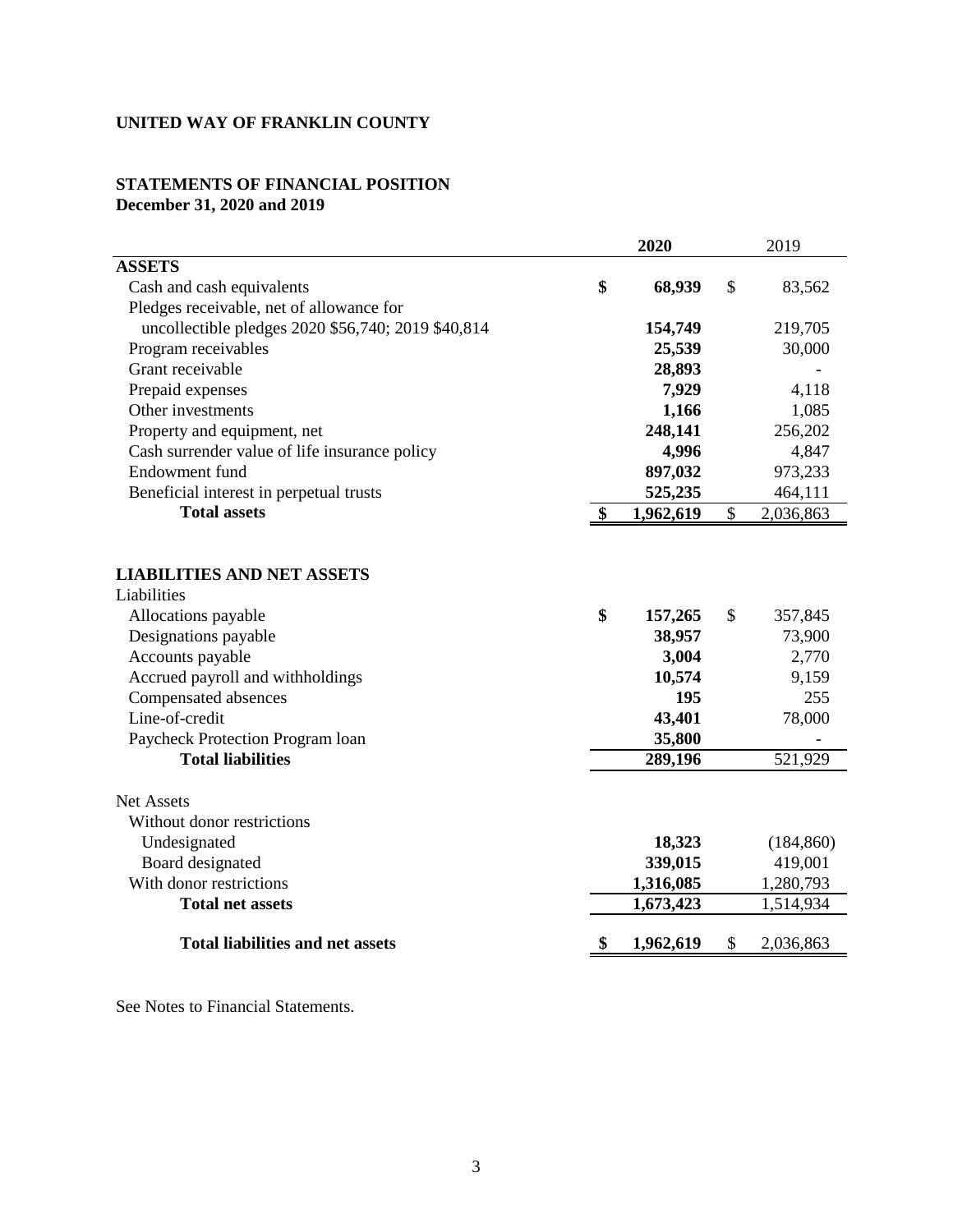# **STATEMENT OF ACTIVITIES**

# **Year Ended December 31, 2020**

|                                                   | <b>Without Donor Restrictions</b> |    |                          |              |            |               |
|---------------------------------------------------|-----------------------------------|----|--------------------------|--------------|------------|---------------|
|                                                   |                                   |    | Board                    | With Donor   |            |               |
|                                                   | Undesignated                      |    | Designated               | Restrictions |            | <b>Total</b>  |
| <b>Public Support and Revenue</b>                 |                                   |    |                          |              |            |               |
| Gross campaign results -                          |                                   |    |                          |              |            |               |
| released from restriction                         | \$<br>543,155                     | \$ |                          | \$           |            | \$<br>543,155 |
| Less: donor designations                          | (49,677)                          |    |                          |              |            | (49,677)      |
| Net campaign revenue                              | 493,478                           |    |                          |              |            | 493,478       |
| Gross campaign results for:                       |                                   |    |                          |              |            |               |
| 2019/2020 and 2020/2021 campaigns                 |                                   |    |                          |              | 516,999    | 516,999       |
| COVID-19 relief campaign                          |                                   |    |                          |              | 105,465    | 105,465       |
| Roof campaign                                     |                                   |    |                          |              | 13,000     | 13,000        |
| Less: donor designations                          |                                   |    |                          |              | (56,246)   | (56, 246)     |
| Less: provision for uncollectibles                |                                   |    |                          |              | (31,960)   | (31,960)      |
| Net campaign revenue                              | $\overline{\phantom{a}}$          |    | $\overline{\phantom{0}}$ |              | 547,258    | 547,258       |
| <b>Stepping Forward Works</b>                     | 55,082                            |    |                          |              |            | 55,082        |
| Grant income                                      | 28,893                            |    |                          |              |            | 28,893        |
| EITC income                                       |                                   |    |                          |              | 37,500     | 37,500        |
| Other program income                              | 13,089                            |    |                          |              | 2,962      | 16,051        |
| In-kind contributions                             | 21,037                            |    |                          |              |            | 21,037        |
| Net investment return                             | 260                               |    | 43,214                   |              | 3,785      | 47,259        |
| Change in value of perpetual trusts               |                                   |    |                          |              | 61,124     | 61,124        |
| Appropriation of endowment assets for expenditure | 123,200                           |    | (123,200)                |              |            |               |
| Net assets released from restriction              |                                   |    |                          |              |            |               |
| Expiration of time                                |                                   |    |                          |              | (493, 478) | (493, 478)    |
| Expiration of purpose restriction                 | 123,859                           |    |                          |              | (123, 859) |               |
| <b>Total public support and revenue</b>           | 858,898                           |    | (79, 986)                |              | 35,292     | 814,204       |

(Continued)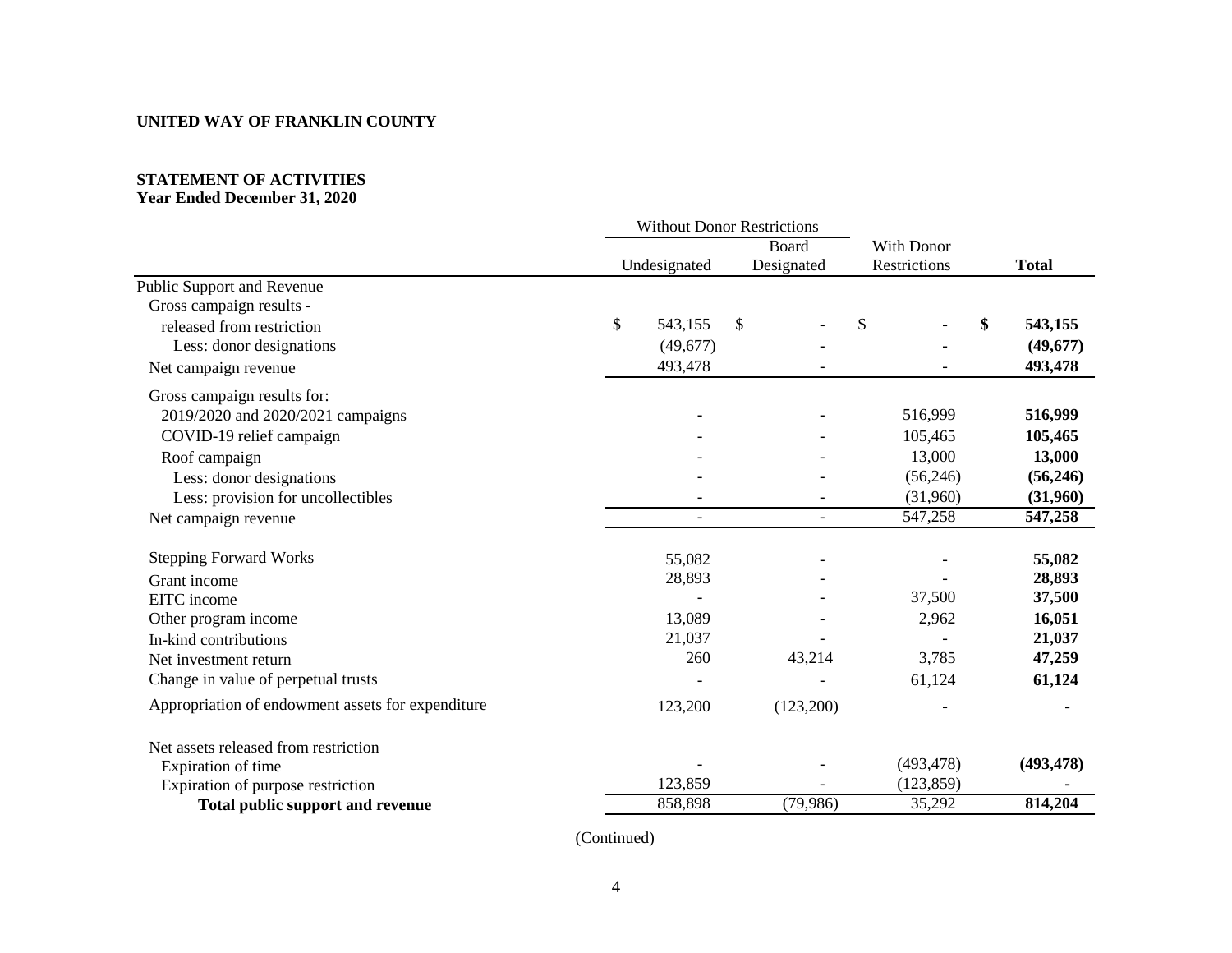# **STATEMENT OF ACTIVITIES (Continued)**

**Year Ended December 31, 2020**

|                                       | <b>Without Donor Restrictions</b> |                          |                 |                 |
|---------------------------------------|-----------------------------------|--------------------------|-----------------|-----------------|
|                                       |                                   | Board                    | With Donor      |                 |
|                                       | Undesignated                      | Designated               | Restrictions    | <b>Total</b>    |
| Allocations and Expenses              |                                   |                          |                 |                 |
| <b>Program Services</b>               |                                   |                          |                 |                 |
| Gross funds allocated/distributed     | 288,393                           |                          |                 | 288,393         |
| Less: donor designations              | (56,246)                          |                          |                 | (56,246)        |
| Net funds allocated/distributed       | 232,147                           |                          |                 | 232,147         |
| Allocation services other             | 25,179                            |                          |                 | 25,179          |
| <b>Stepping Forward Works</b>         | 63,809                            |                          |                 | 63,809          |
| Other program services                | 142,349                           |                          |                 | 142,349         |
| Total program services                | 463,484                           | $\overline{\phantom{a}}$ |                 | 463,484         |
| Supporting services                   |                                   |                          |                 |                 |
| Organizational administration         | 129,673                           |                          |                 | 129,673         |
| Fundraising                           | 51,867                            |                          |                 | 51,867          |
| United Way Worldwide dues             | 10,691                            |                          |                 | 10,691          |
| Total supporting services             | 192,231                           |                          |                 | 192,231         |
| <b>Total allocations and expenses</b> | 655,715                           |                          |                 | 655,715         |
| <b>Changes in net assets</b>          | 203,183                           | (79,986)                 | 35,292          | 158,489         |
| Net Assets:                           |                                   |                          |                 |                 |
| January 1, 2020                       | (184, 860)                        | 419,001                  | 1,280,793       | 1,514,934       |
| December 31, 2020                     | 18,323<br>\$                      | 339,015<br>\$            | \$<br>1,316,085 | \$<br>1,673,423 |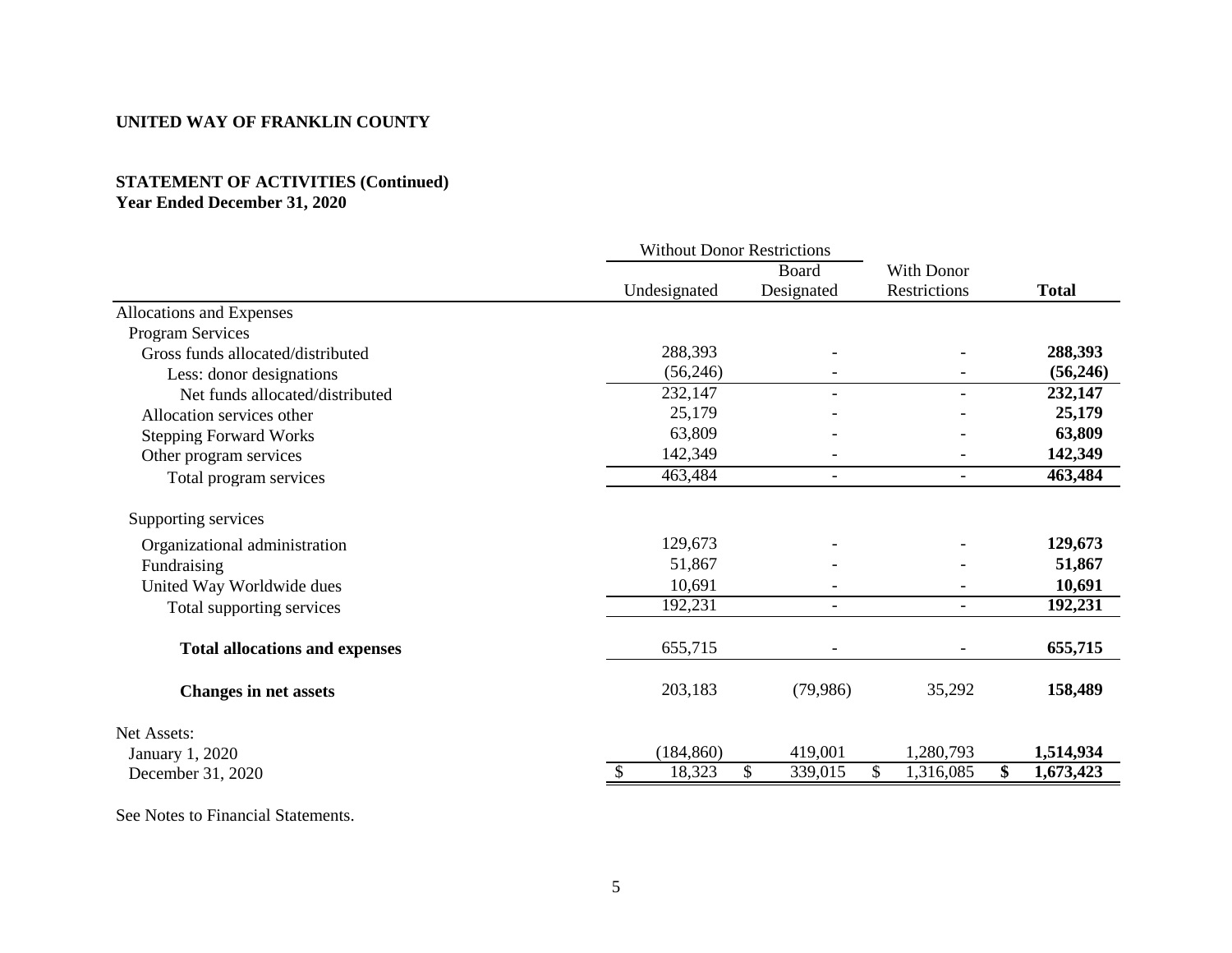# **STATEMENT OF ACTIVITIES**

# **Year Ended December 31, 2019**

|                                                   |    | <b>Without Donor Restrictions</b> |                |               |            |    |              |  |
|---------------------------------------------------|----|-----------------------------------|----------------|---------------|------------|----|--------------|--|
|                                                   |    | Board                             |                | With Donor    |            |    |              |  |
|                                                   |    | Undesignated                      | Designated     | Restrictions  |            |    | <b>Total</b> |  |
| <b>Public Support and Revenue</b>                 |    |                                   |                |               |            |    |              |  |
| Gross campaign results -                          |    |                                   |                |               |            |    |              |  |
| released from restriction                         | \$ | 571,669                           | \$             | $\mathcal{S}$ |            | \$ | 571,669      |  |
| Less: donor designations                          |    | (75,948)                          | $\blacksquare$ |               |            |    | (75, 948)    |  |
| Net campaign revenue                              |    | 495,721                           |                |               |            |    | 495,721      |  |
| Gross campaign results for 2018/2019 and          |    |                                   |                |               |            |    |              |  |
| 2019/2020 campaigns                               |    |                                   |                |               | 600,301    |    | 600,301      |  |
| Less: donor designations                          |    |                                   |                |               | (71, 524)  |    | (71, 524)    |  |
| Less: provision for uncollectibles                |    |                                   |                |               | (6,588)    |    | (6,588)      |  |
| Net campaign revenue                              |    |                                   | $\overline{a}$ |               | 522,189    |    | 522,189      |  |
| <b>Stepping Forward Works</b>                     |    | 60,343                            |                |               |            |    | 60,343       |  |
| EITC income                                       |    |                                   |                |               | 25,000     |    | 25,000       |  |
| Other program income                              |    | 35,466                            |                |               | 7,600      |    | 43,066       |  |
| In-kind contributions                             |    | 31,663                            |                |               |            |    | 31,663       |  |
| Net investment return                             |    | 238                               | 61,265         |               | 35,245     |    | 96,748       |  |
| Change in value of perpetual trusts               |    |                                   |                |               | 51,075     |    | 51,075       |  |
| Appropriation of endowment assets for expenditure |    | 36,500                            | (36,500)       |               |            |    |              |  |
| Net assets released from restriction              |    |                                   |                |               |            |    |              |  |
| Expiration of time                                |    |                                   |                |               | (495, 721) |    | (495, 721)   |  |
| Expiration of purpose restriction                 |    | 14,124                            |                |               | (14, 124)  |    |              |  |
| Total public support and revenue                  |    | 674,055                           | 24,765         |               | 131,264    |    | 830,084      |  |

(Continued)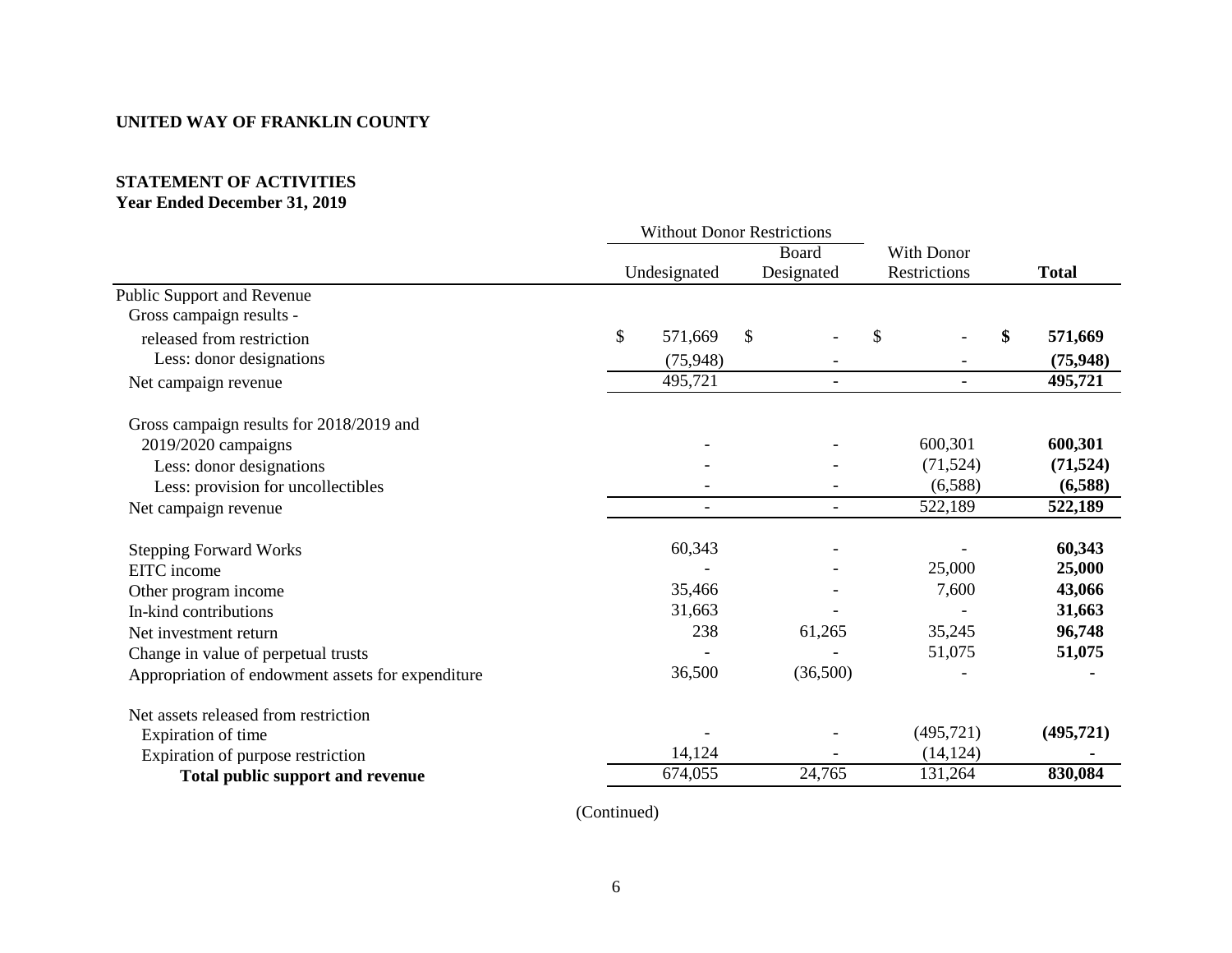# **STATEMENT OF ACTIVITIES (Continued)**

**Year Ended December 31, 2019**

|                                       |                  | <b>Without Donor Restrictions</b> |                            |         |     |              |
|---------------------------------------|------------------|-----------------------------------|----------------------------|---------|-----|--------------|
|                                       | Undesignated     | Board<br>Designated               | With Donor<br>Restrictions |         |     | <b>Total</b> |
| <b>Allocations and Expenses</b>       |                  |                                   |                            |         |     |              |
| Program Services                      |                  |                                   |                            |         |     |              |
| Gross funds allocated/distributed     | 429,368          |                                   |                            |         |     | 429,368      |
| Less: donor designations              | (71, 524)        |                                   |                            |         |     | (71, 524)    |
| Net funds allocated/distributed       | 357,844          | $\overline{a}$                    |                            |         |     | 357,844      |
| Allocation services other             | 33,886           |                                   |                            |         |     | 33,886       |
| <b>Stepping Forward Works</b>         | 66,647           |                                   |                            |         |     | 66,647       |
| Other program services                | 157,404          |                                   |                            |         |     | 157,404      |
| Total program services                | 615,781          |                                   |                            |         |     | 615,781      |
| Supporting services                   |                  |                                   |                            |         |     |              |
| Organizational administration         | 107,442          |                                   |                            |         |     | 107,442      |
| Fundraising                           | 59,298           |                                   |                            |         |     | 59,298       |
| United Way Worldwide dues             | 8,055            |                                   |                            |         |     | 8,055        |
| Total supporting services             | 174,795          | $\overline{\phantom{a}}$          |                            |         |     | 174,795      |
| <b>Total allocations and expenses</b> | 790,576          |                                   |                            |         |     | 790,576      |
| <b>Changes in net assets</b>          | (116,521)        | 24,765                            |                            | 131,264 |     | 39,508       |
| Net Assets:                           |                  |                                   |                            |         |     |              |
| January 1, 2019                       | (68, 339)        | 394,236                           | 1,149,529                  |         |     | 1,475,426    |
| December 31, 2019                     | \$<br>(184, 860) | 419,001<br>\$                     | 1,280,793<br>\$            |         | SS. | 1,514,934    |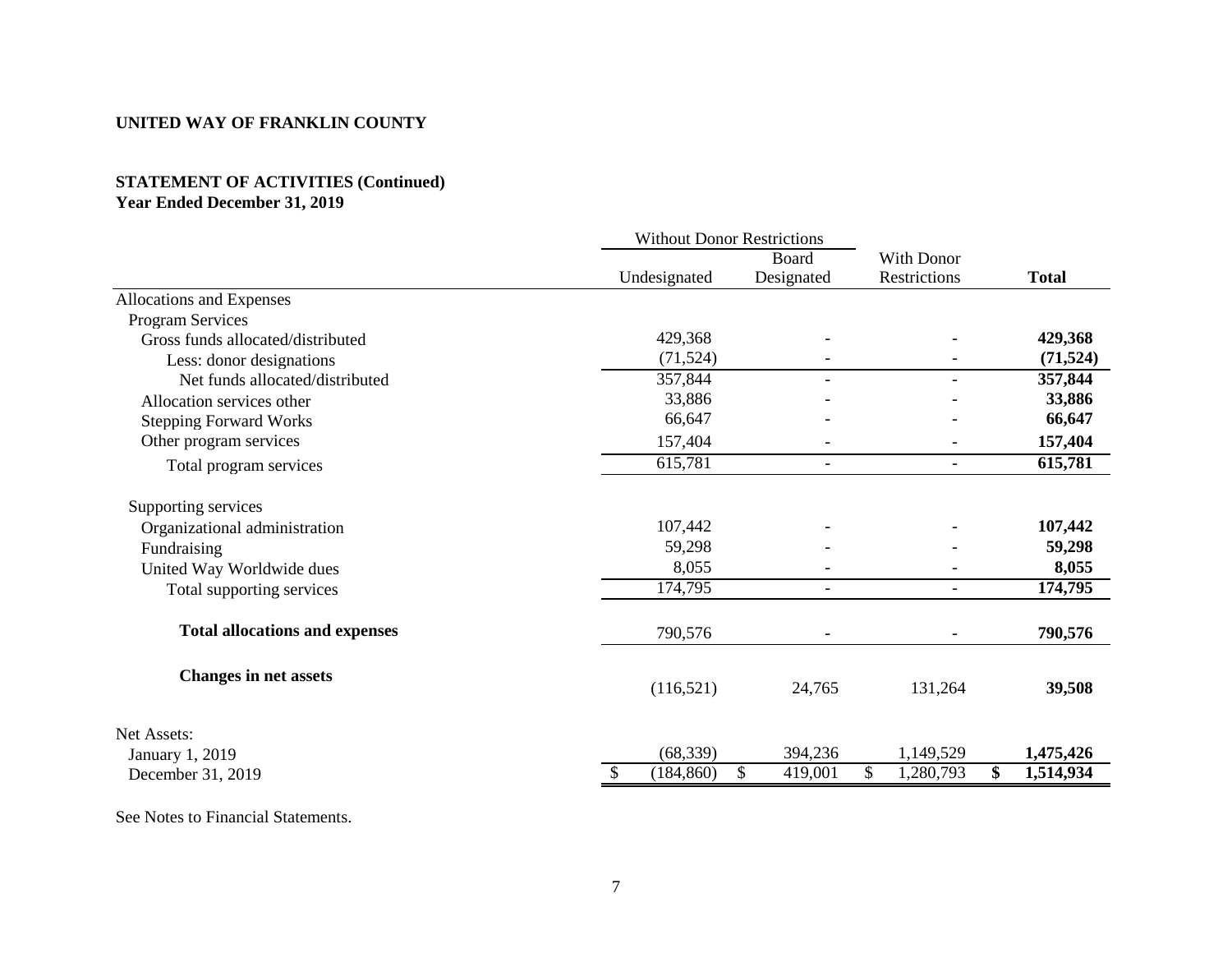#### **STATEMENT OF FUNCTIONAL EXPENSES**

**Year Ended December 31, 2020**

|                                   |            |                          | <b>Program Services</b>  |           |               | <b>Support Services</b>  |                          |                          |                          |              |  |
|-----------------------------------|------------|--------------------------|--------------------------|-----------|---------------|--------------------------|--------------------------|--------------------------|--------------------------|--------------|--|
|                                   |            | Stepping                 | Other                    |           |               |                          |                          |                          |                          |              |  |
|                                   | Allocation | Forward                  | Program                  | Total     |               | Organizational           |                          | <b>UWW</b>               | Total                    |              |  |
|                                   | Services   | Works                    | Services                 | Program   |               | Administration           | Fundraising              | Dues                     | Support                  | <b>Total</b> |  |
| Gross funds allocated/distributed | \$288,393  | $\mathbb{S}$             | \$                       | \$288,393 | $\mathcal{S}$ |                          | \$                       | \$                       | $\mathbb{S}$             | \$288,393    |  |
| Less: donor designations          | (56, 246)  | $\overline{\phantom{a}}$ | $\overline{\phantom{a}}$ | (56, 246) |               | $\overline{\phantom{a}}$ | $\overline{\phantom{a}}$ |                          | $\overline{\phantom{a}}$ | (56,246)     |  |
| Net funds allocated/distributed   | 232,147    | $\overline{a}$           | $\blacksquare$           | 232,147   |               | $\overline{a}$           | $\sim$                   | $\sim$                   | $\overline{a}$           | 232,147      |  |
| Salaries                          | 16,790     | 29,383                   | 56,666                   | 102,839   |               | 77,654                   | 29,383                   | $\overline{\phantom{a}}$ | 107,037                  | 209,876      |  |
| Payroll taxes                     | 1,583      | 2,770                    | 5,343                    | 9,696     |               | 7,321                    | 2,770                    |                          | 10,091                   | 19,787       |  |
| Employee benefits                 | 1,015      | 1,776                    | 3,426                    | 6,217     |               | 4,694                    | 1,776                    |                          | 6,470                    | 12,687       |  |
|                                   | 19,388     | 33,929                   | 65,435                   | 118,752   |               | 89,669                   | 33,929                   | $\overline{\phantom{a}}$ | 123,598                  | 242,350      |  |
| Campaign supplies                 |            |                          |                          |           |               |                          | 7,269                    |                          | 7,269                    | 7,269        |  |
| Program supplies                  |            |                          | 3,231                    | 3,231     |               |                          |                          |                          |                          | 3,231        |  |
| <b>Utilities</b>                  | 649        | 1,135                    | 2,189                    | 3,973     |               | 3,000                    | 1,135                    |                          | 4,135                    | 8,108        |  |
| Office supplies                   | 190        | 333                      | 644                      | 1,167     |               | 881                      | 333                      |                          | 1,214                    | 2,381        |  |
| Equipment maintenance             | 847        | 1,482                    | 2,859                    | 5,188     |               | 3,918                    | 1,482                    |                          | 5,400                    | 10,588       |  |
| Contracted services               | $\sim$     | 19,745                   |                          | 19,745    |               |                          |                          |                          |                          | 19,745       |  |
| Professional fees                 |            |                          |                          |           |               | 10,100                   |                          |                          | 10,100                   | 10,100       |  |
| Scholarships                      |            | $\overline{a}$           | 33,101                   | 33,101    |               |                          |                          |                          |                          | 33,101       |  |
| Telephone/network                 | 1,806      | 3,161                    | 6,095                    | 11,062    |               | 8,353                    | 3,161                    |                          | 11,514                   | 22,576       |  |
| Website                           | 25         | 44                       | 86                       | 155       |               | 117                      | 44                       |                          | 161                      | 316          |  |
| Insurance                         | 425        | 744                      | 1,434                    | 2,603     |               | 1,965                    | 744                      |                          | 2,709                    | 5,312        |  |
| Postage                           | 198        | 346                      | 667                      | 1,211     |               | 914                      | 346                      |                          | 1,260                    | 2,471        |  |
| Dues                              | 412        | 720                      | 1,389                    | 2,521     |               | 1,903                    | 720                      |                          | 2,623                    | 5,144        |  |
| Meetings                          | 33         | 58                       | 110                      | 201       |               | 152                      | 58                       |                          | 210                      | 411          |  |
| Advertising                       | 5          | 9                        | 16                       | 30        |               | 23                       | 9                        |                          | 32                       | 62           |  |
| Special event supplies            |            |                          |                          |           |               |                          | 534                      |                          | 534                      | 534          |  |
| Donated materials and supplies    |            | $\sim$                   | 21,037                   | 21,037    |               |                          | $\overline{\phantom{a}}$ |                          | $\blacksquare$           | 21,037       |  |
| Miscellaneous                     | 208        | 364                      | 703                      | 1,275     |               | 965                      | 364                      |                          | 1,329                    | 2,604        |  |
| Interest                          |            |                          |                          |           |               | 3,118                    |                          |                          | 3,118                    | 3,118        |  |
| Depreciation                      | 993        | 1,739                    | 3,353                    | 6,085     |               | 4,595                    | 1,739                    |                          | 6,334                    | 12,419       |  |
|                                   | 5,791      | 29,880                   | 76,914                   | 112,585   |               | 40,004                   | 17,938                   |                          | 57,942                   | 170,527      |  |
| United Way Worldwide dues         |            |                          |                          |           |               |                          | $\overline{\phantom{a}}$ | 10,691                   | 10,691                   | 10,691       |  |
| <b>Total functional expenses</b>  | \$257,326  | \$63,809                 | \$142,349                | \$463,484 | \$            | 129,673                  | 51,867<br>\$             | \$10,691                 | \$192,231                | \$655,715    |  |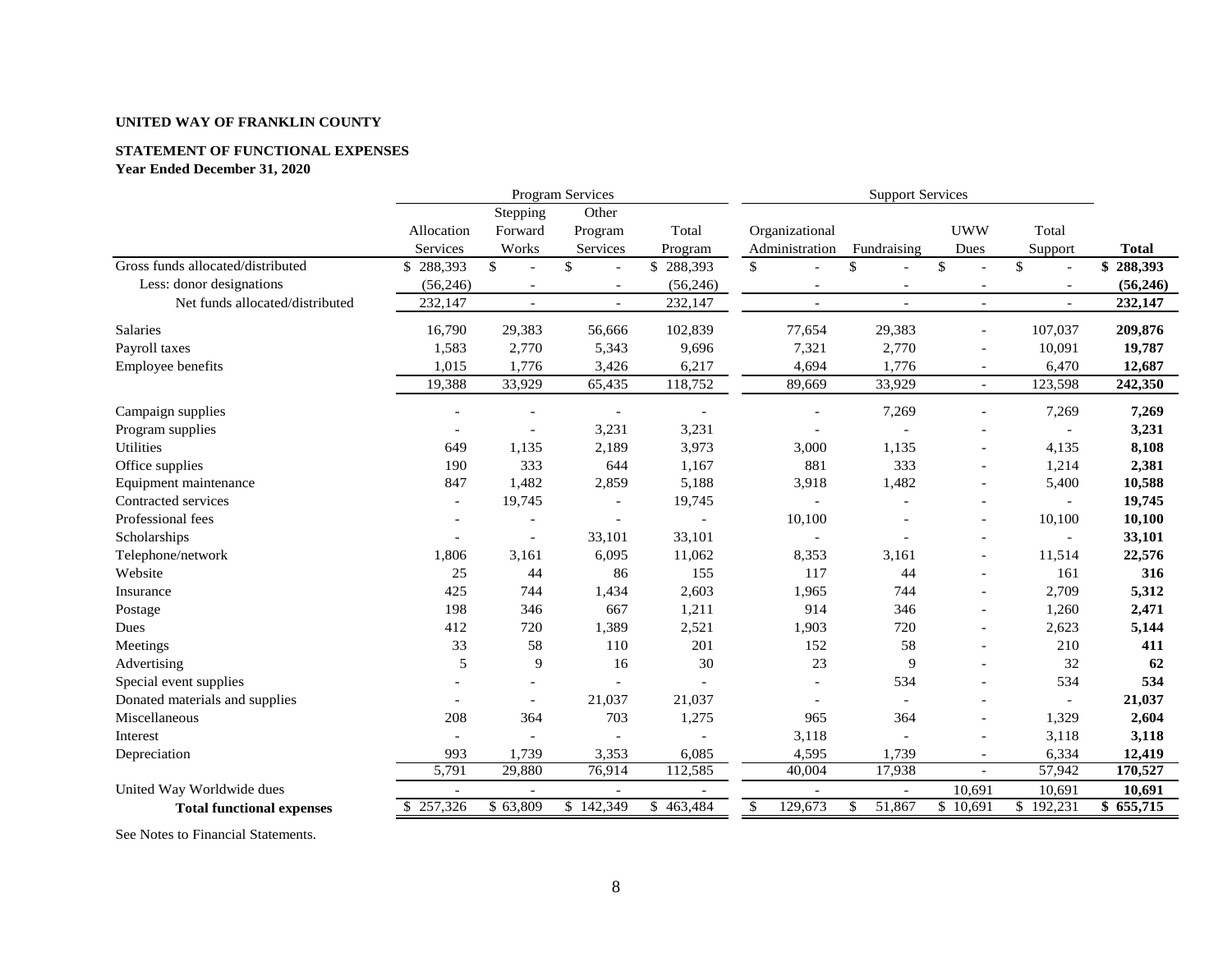#### **STATEMENT OF FUNCTIONAL EXPENSES**

**Year Ended December 31, 2019**

|                                   |                |                          | Program Services         |           |    | <b>Support Services</b>  |                          |                          |                          |              |  |
|-----------------------------------|----------------|--------------------------|--------------------------|-----------|----|--------------------------|--------------------------|--------------------------|--------------------------|--------------|--|
|                                   |                | Stepping                 | Other                    |           |    |                          |                          |                          |                          |              |  |
|                                   | Allocation     | Forward                  | Program                  | Total     |    | Organizational           |                          | <b>UWW</b>               | Total                    |              |  |
|                                   | Services       | Works                    | Services                 | Program   |    | Administration           | Fundraising              | Dues                     | Support                  | <b>Total</b> |  |
| Gross funds allocated/distributed | \$429,368      | \$                       | $\mathbb{S}$             | \$429,368 | \$ |                          | \$                       | \$                       | $\mathbb{S}$             | \$429,368    |  |
| Less: donor designations          | (71, 524)      | $\overline{\phantom{a}}$ | $\overline{\phantom{a}}$ | (71, 524) |    | $\overline{\phantom{a}}$ | $\overline{\phantom{a}}$ | $\overline{\phantom{a}}$ | $\overline{\phantom{a}}$ | (71, 524)    |  |
| Net funds allocated/distributed   | 357,844        | $\overline{\phantom{a}}$ | $\blacksquare$           | 357,844   |    | $\blacksquare$           | $\overline{\phantom{a}}$ | $\equiv$                 | $\overline{\phantom{a}}$ | 357,844      |  |
| Salaries                          | 20,417         | 24,130                   | 57,540                   | 102,087   |    | 57,540                   | 25,986                   | $\overline{a}$           | 83,526                   | 185,613      |  |
| Payroll taxes                     | 2,133          | 2,521                    | 6,012                    | 10,666    |    | 6,012                    | 2,715                    |                          | 8,727                    | 19,393       |  |
| Employee benefits                 | 916            | 1,083                    | 2,581                    | 4,580     |    | 2,582                    | 1,166                    |                          | 3,748                    | 8,328        |  |
|                                   | 23,466         | 27,734                   | 66,133                   | 117,333   |    | 66,134                   | 29,867                   | $\overline{\phantom{a}}$ | 96,001                   | 213,334      |  |
| Campaign supplies                 |                |                          |                          |           |    |                          | 16,168                   | $\overline{\phantom{0}}$ | 16,168                   | 16,168       |  |
| Program supplies                  |                | $\overline{\phantom{a}}$ | 18,942                   | 18,942    |    |                          |                          |                          |                          | 18,942       |  |
| <b>Utilities</b>                  | 1,282          | 1,515                    | 3,611                    | 6,408     |    | 3,612                    | 1,631                    | $\overline{\phantom{0}}$ | 5,243                    | 11,651       |  |
| Office supplies                   | 730            | 863                      | 2,059                    | 3,652     |    | 2,058                    | 930                      | $\overline{a}$           | 2,988                    | 6,640        |  |
| Equipment maintenance             | 1,394          | 1,647                    | 3,928                    | 6,969     |    | 3,928                    | 1,774                    | $\overline{a}$           | 5,702                    | 12,671       |  |
| Contracted services               |                | 26,596                   |                          | 26,596    |    |                          |                          |                          |                          | 26,596       |  |
| Professional fees                 | $\overline{a}$ |                          |                          |           |    | 9,775                    |                          | $\overline{a}$           | 9,775                    | 9,775        |  |
| Scholarships                      | $\overline{a}$ | $\overline{\phantom{a}}$ | 11,299                   | 11,299    |    |                          |                          | $\overline{a}$           | $\overline{\phantom{a}}$ | 11,299       |  |
| Telephone/network                 | 1,761          | 2,082                    | 4,964                    | 8,807     |    | 4,964                    | 2,242                    |                          | 7,206                    | 16,013       |  |
| Website                           | 56             | 67                       | 159                      | 282       |    | 159                      | 72                       | $\overline{a}$           | 231                      | 513          |  |
| Professional development          | 225            | 266                      | 634                      | 1,125     |    | 634                      | 286                      | $\overline{\phantom{0}}$ | 920                      | 2,045        |  |
| Insurance                         | 375            | 444                      | 1,058                    | 1,877     |    | 1,058                    | 478                      | $\overline{a}$           | 1,536                    | 3,413        |  |
| Postage                           | 358            | 423                      | 1,010                    | 1,791     |    | 1,010                    | 456                      | $\overline{a}$           | 1,466                    | 3,257        |  |
| Dues                              | 744            | 879                      | 2,095                    | 3,718     |    | 2,096                    | 946                      | $\overline{\phantom{a}}$ | 3,042                    | 6,760        |  |
| Meetings                          | 56             | 66                       | 158                      | 280       |    | 158                      | 71                       | $\overline{a}$           | 229                      | 509          |  |
| Advertising                       | 95             | 113                      | 268                      | 476       |    | 268                      | 121                      | $\overline{a}$           | 389                      | 865          |  |
| Donated materials and supplies    |                | $\overline{a}$           | 31,663                   | 31,663    |    |                          |                          | $\overline{a}$           | $\overline{\phantom{a}}$ | 31,663       |  |
| Miscellaneous                     | 1,977          | 2,336                    | 5,571                    | 9,884     |    | 5,573                    | 2,516                    | $\overline{\phantom{0}}$ | 8,089                    | 17,973       |  |
| Interest                          | $\overline{a}$ |                          |                          |           |    | 2,162                    |                          |                          | 2,162                    | 2,162        |  |
| Depreciation                      | 1,367          | 1,616                    | 3,852                    | 6,835     |    | 3,853                    | 1,740                    |                          | 5,593                    | 12,428       |  |
|                                   | 10,420         | 38,913                   | 91,271                   | 140,604   |    | 41,308                   | 29,431                   |                          | 70,739                   | 211,343      |  |
| United Way Worldwide dues         |                | $\overline{\phantom{a}}$ | $\overline{\phantom{a}}$ |           |    |                          | $\overline{\phantom{a}}$ | 8,055                    | 8,055                    | 8,055        |  |
| <b>Total functional expenses</b>  | \$ 391,730     | \$66.647                 | \$157,404                | \$615,781 | S. | 107,442                  | 59,298<br>\$             | 8,055<br>\$              | \$174,795                | \$790,576    |  |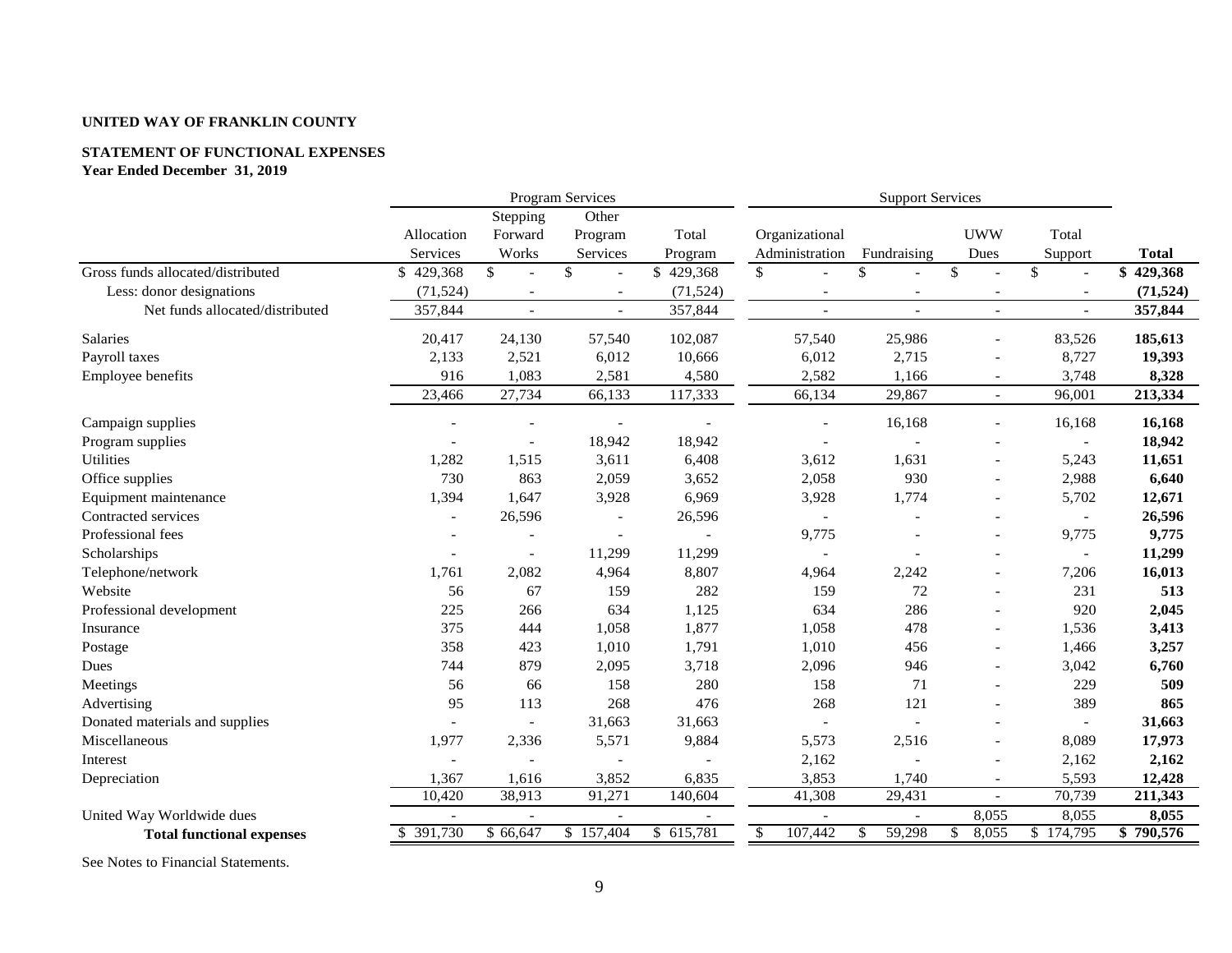# **STATEMENTS OF CASH FLOWS Years Ended December 31, 2020 and 2019**

|                                                             |                           | 2020       |                 | 2019      |
|-------------------------------------------------------------|---------------------------|------------|-----------------|-----------|
| <b>Cash Flows From Operating Activities</b>                 |                           |            |                 |           |
| Changes in net assets                                       | \$                        | 158,489    | \$              | 39,508    |
| Adjustments to reconcile changes in net assets              |                           |            |                 |           |
| to net cash used in operating activities:                   |                           |            |                 |           |
| Depreciation                                                |                           | 12,419     |                 | 12,428    |
| Net realized and unrealized losses on other investments     |                           | (81)       |                 | (114)     |
| Change in cash surrender value of life insurance policy     |                           | (149)      |                 | (120)     |
| Net realized and unrealized losses on endowment fund assets |                           | (15,907)   |                 | (56,905)  |
| Net change in value on perpetual trust assets               |                           | (61, 124)  |                 | (51,075)  |
| Changes in assets and liabilities:                          |                           |            |                 |           |
| (Increase) decrease in:                                     |                           |            |                 |           |
| Pledges receivable                                          |                           | 64,956     |                 | (26, 468) |
| Program receivables                                         |                           | (24, 432)  |                 | 5,250     |
| Prepaid expenses                                            |                           | (3,811)    |                 | (148)     |
| (Decrease) increase in:                                     |                           |            |                 |           |
| Allocations and designations payable                        |                           | (235, 523) |                 | 3,606     |
| Accounts payable                                            |                           | 234        |                 | (14, 383) |
| Accrued payroll and withholdings                            |                           | 1,415      |                 | (3,361)   |
| Compensated absences                                        |                           | (60)       |                 | (489)     |
| Net cash used in operating activities                       |                           | (103, 574) |                 | (92, 271) |
| <b>Cash Flows From Investing Activities</b>                 |                           |            |                 |           |
| Proceeds from sale of endowment fund investments            |                           | 522,562    |                 | 34,452    |
| Purchase of endowment fund investments                      |                           | (553, 654) |                 | (74, 057) |
| Purchases of property and equipment                         |                           | (4,358)    |                 | (6, 384)  |
| Net cash used in investing activities                       |                           | (35, 450)  |                 | (45,989)  |
|                                                             |                           |            |                 |           |
| <b>Cash Flows From Financing Activities</b>                 |                           |            |                 |           |
| Proceeds from line-of-credit                                |                           |            |                 | 78,000    |
| Repayment of line-of-credit                                 |                           | (34,599)   |                 |           |
| Proceeds from Paycheck Protection Program loan              |                           | 35,800     |                 |           |
| Distributions received from endowment fund                  |                           | 123,200    |                 | 36,500    |
| Net cash provided by financing activities                   |                           | 124,401    |                 | 114,500   |
| Net decrease in cash and cash equivalents                   |                           | (14, 623)  |                 | (23,760)  |
| Cash and Cash Equivalents:                                  |                           |            |                 |           |
| Beginning                                                   |                           | 83,562     |                 | 107,322   |
| Ending                                                      | $\boldsymbol{\mathsf{s}}$ | 68,939     | $\overline{\$}$ | 83,562    |
|                                                             |                           |            |                 |           |
| Supplemental Disclosures of Cash Flow Information           |                           |            |                 |           |
| Cash paid during the year for interest                      |                           | 3,118      | \$              | 2,162     |
|                                                             |                           |            |                 |           |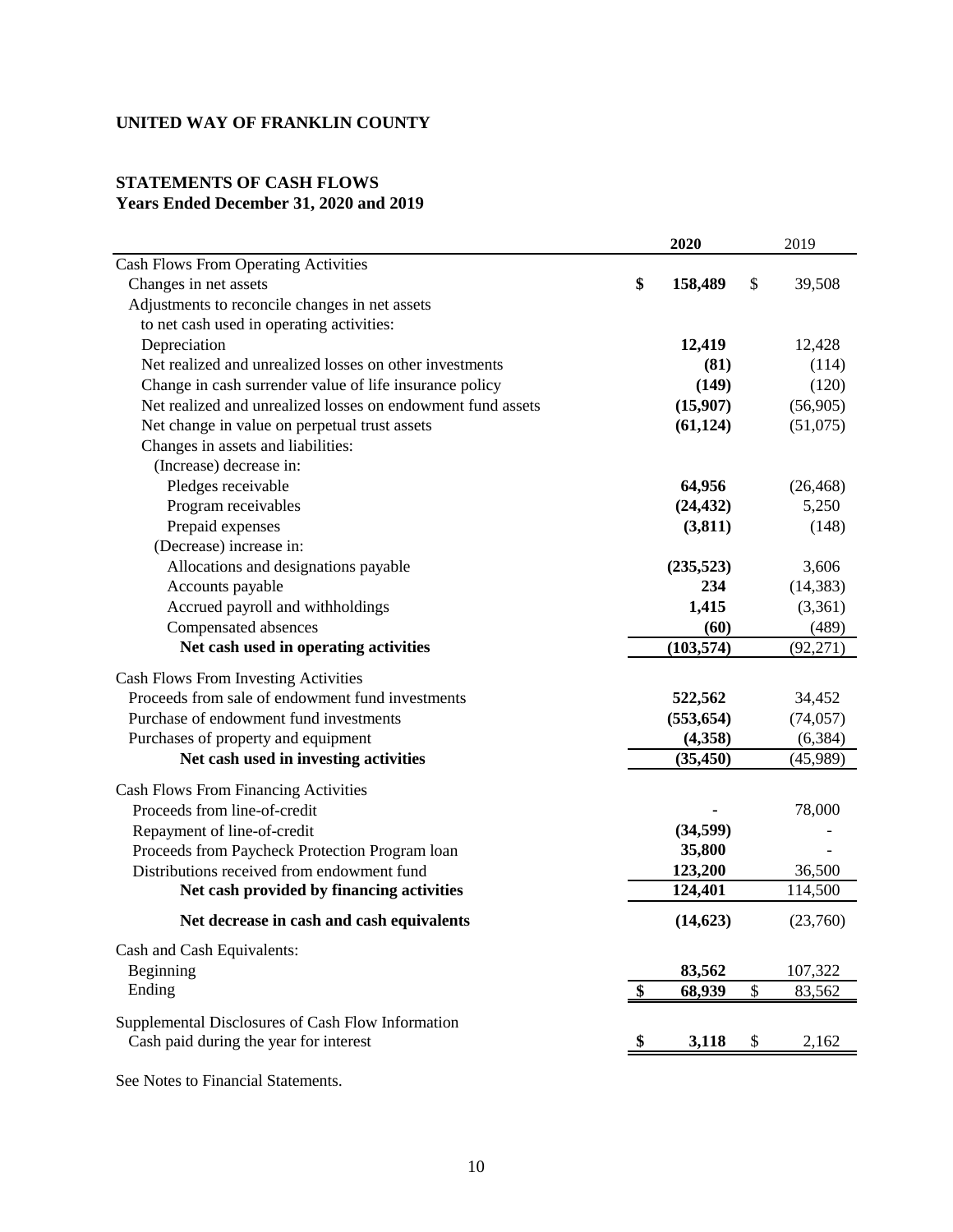### **NOTES TO FINANCIAL STATEMENTS**

#### **Note 1. Nature of Activities and Significant Accounting Policies**

Nature of Activities: The United Way of Franklin County (Organization), was formed to effectuate and consolidate fundraising for those health, welfare, character-building and recreational agencies of Franklin County and which are institutional members of this Organization; to secure and provide funds to assist in the maintenance and operation of such agencies; to assist in the coordination of the work of the various social agencies; and to aid in the development of social welfare and recreational programs which shall be commensurate with the needs of the area. The Organization is governed by a volunteer Board of Directors consisting of individuals from the local community.

Basis of Presentation: The United Way of Franklin County's financial statements have been prepared on the accrual basis of accounting in accordance with accounting principles generally accepted in the United States of America (U.S. GAAP) as promulgated for not-for-profit organizations. Those standards require the Organization to report information regarding its financial position and activities according to the following classes of net assets:

Net assets without donor restrictions - Net assets that are not subject to donor-imposed restrictions and may be expended for any purpose in performing the primary objectives of the Organization. These net assets may be used at the discretion of the Organization's management and the Board of Directors.

Net assets with donor restrictions - Net assets subject to stipulations imposed by donors and grantors. Some donor restrictions are temporary in nature; those restrictions will be met by actions of the Organization or by the passage of time. Other donor restrictions are perpetual in nature, whereby the donor has stipulated the funds be maintained in perpetuity.

Donor-restricted contributions are reported as increases in net assets with donor restrictions. When a restriction expires, net assets are reclassified in the Statements of Activities from net assets with donor restrictions to net assets without donor restrictions.

Use of Estimates: The preparation of the financial statements in conformity with U.S. GAAP requires management to make estimates and assumptions that affect the reported amounts of assets and liabilities and disclosure of contingent assets and liabilities at the date of the financial statements and the reported amounts of revenues and expenses during the reporting period. Actual results could differ from those estimates.

Concentration of Credit Risk: Financial instruments that potentially subject the Organization to concentrations of credit risk consist principally of cash, accounts receivable and investments. The Organization maintains its cash deposits with high, credit quality, financial institutions that provide Federal Deposit Insurance Corporation (FDIC) coverage up to \$250,000 per institution. At December 31, 2020 and 2019, there were no bank balances which exceeded federally insured limits, or which are not federally insured.

The Organization's pledges and program receivables consist of unsecured amounts due from donors. The Organization records an allowance, when necessary, for potential losses.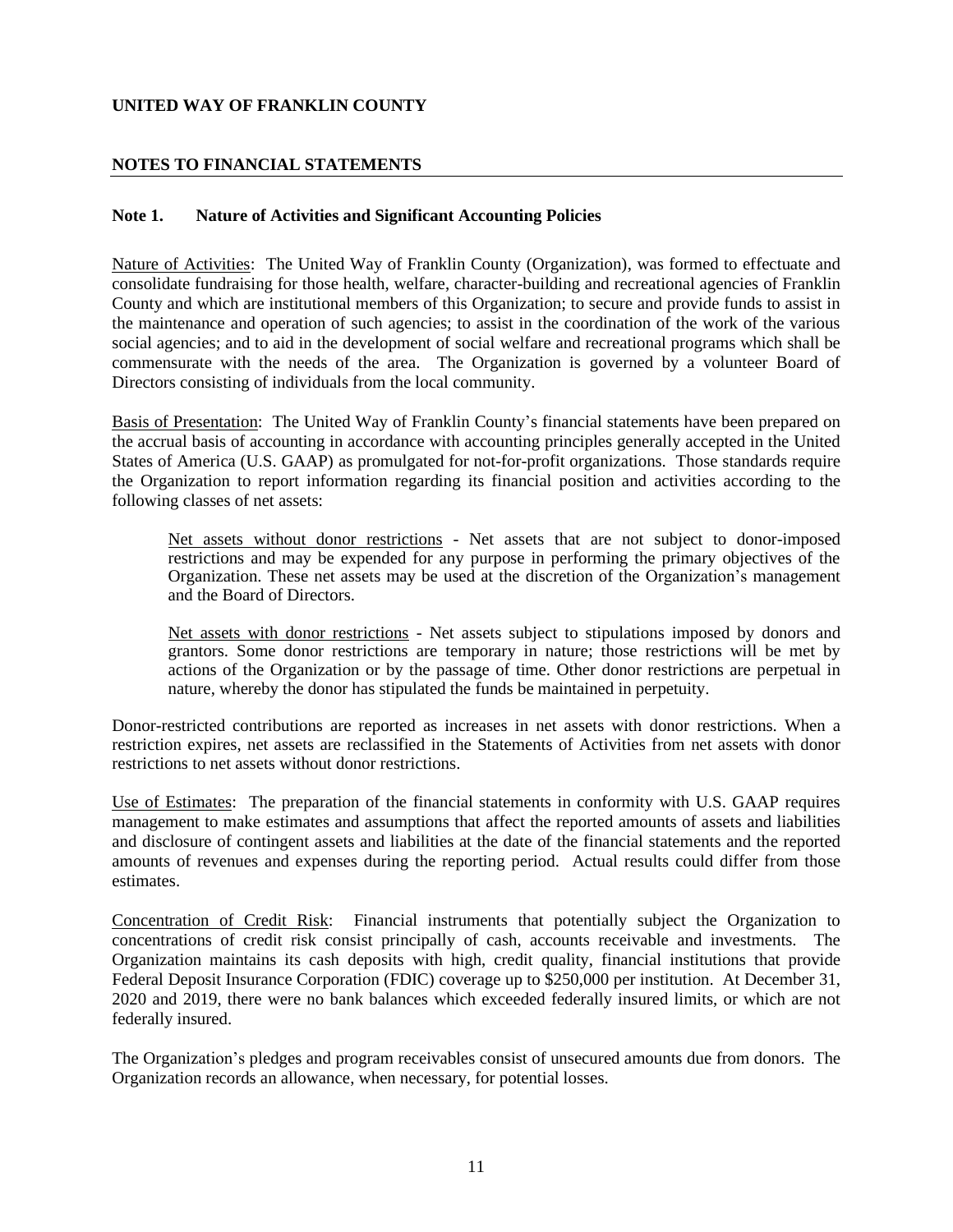## **NOTES TO FINANCIAL STATEMENTS**

### **Note 1. Nature of Activities and Significant Accounting Policies (Continued)**

Cash and Cash Equivalents: For purposes of the Statements of Cash Flows, the Organization considers all short-term, debt securities purchased with maturities of three months or less to be cash equivalents.

Investments: Investments in marketable securities are measured at fair value using quoted prices from national security exchanges. Investment income and losses (including gains and losses on investments, interest and dividends) are included in the Statements of Activities as increases or decreases in net assets without donor restrictions unless the income or losses are restricted by donor or law.

Promises-to-Give: Unconditional promises-to-give are expected to be collected within one year and are recorded at net realizable value. An allowance for uncollectible pledges, when deemed necessary, is based on past, collection experience and on current, economic conditions.

Property and Equipment: Property and equipment are stated at cost less accumulated depreciation. Property and equipment costing over \$1,500 are capitalized. Depreciation is computed using the straightline method over the assets' estimated, useful lives. Upon retirement or sale, the cost and accumulated depreciation of such assets are removed from the accounts, and any resulting gain or loss is included in the determination of changes in net assets. Expenditures for maintenance and repairs, which neither materially add to the value of property and equipment nor appreciably prolong their useful lives, are charged to expense as incurred.

Split-Interest Agreements: Gifts received under the terms of trust or other arrangements in which the Organization has a beneficial interest, but is not the sole beneficiary, are accounted for as split-interest agreements. Such agreements include perpetual trusts held by third parties, charitable-remainder trusts and charitable-gift annuities. The time periods covered by these agreements are expressed either as a specific number of years (or in perpetuity), or as an individual's remaining life or lives of individuals designated by the donor.

Under such arrangements, assets are invested and administered by the Organization, a trustee, or a fiscal agent, and distributions are made to beneficiaries during the term of the agreement. At the end of the agreement's term, remaining assets are distributed to or retained by either the Organization or another beneficiary.

Absent donor-imposed conditions, the Organization recognizes contribution revenue and related assets and liabilities when irrevocable, split-interest agreements naming the Organization as trustee or fiscal agent are executed, or when the Organization is notified of agreements' existence as in cases where an unrelated third party (such as a bank) acts as trustee.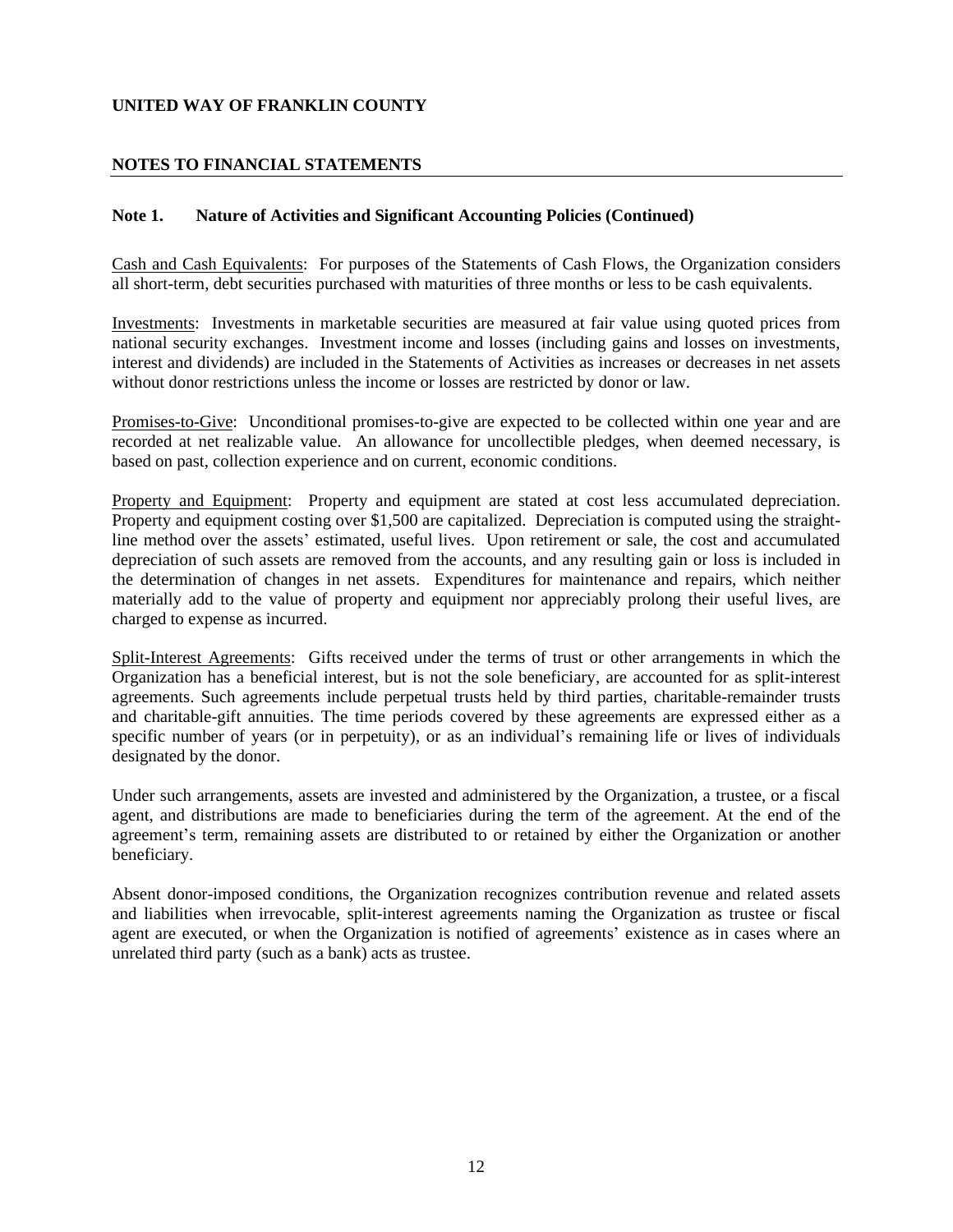## **NOTES TO FINANCIAL STATEMENTS**

## **Note 1. Nature of Activities and Significant Accounting Policies (Continued)**

Split-Interest Agreements (Continued): Contribution revenues recognized under split-interest agreements are classified as increases in net assets without donor restrictions or net assets with donor restrictions based on donors' instructions in underlying agreements. During term of the agreement, changes in the value of split-interest agreements are recognized in the statements of activities as "change in the value of split-interest agreements" and classified as without donor restriction or with donor restriction based upon the classification when the contribution was initially recognized. Upon termination of the agreement, asset and liability accounts related to the split-interest agreement are closed and any remaining amounts are recognized as changes in the value of split-interest agreements and classified in the appropriate netasset categories.

Endowment Fund: The Organization has established the United Way Endowment Fund, which is maintained with a local financial services company, via an irrevocable trust agreement. The endowment consists of individual funds established to provide investment income for the Organization's operations. The endowment includes donor-restricted contributions, the income from which is used to support the Organization's operations. Net assets are classified and reported based on the existence or absence of donor-imposed restrictions.

The Commonwealth of Pennsylvania has not enacted a version of the Uniform Prudent Management of Institutional Funds Act of 2006 (UPMIFA). Relevant law for reporting of endowment funds is provided in Pa. C.S. Section 5548, *Investment of Trust Funds*. The Board of the United Way of Franklin County has interpreted the Commonwealth of Pennsylvania state law as requiring the preservation of the fair value of the original gift as of the gift of the donor-restricted endowment fund absent explicit donor stipulations to the contrary.

The Organization classifies as net assets with donor restrictions the original value of gifts donated to the donor-restricted endowment fund. Investment income from the donor-restricted endowment fund is supported without donor restriction and available to support the operations of the Organization. Net appreciation on the donor-restricted endowment fund is reported as a change in net assets without donorrestriction.

The Organization considers several factors when making determinations to appropriate or accumulate donor-restricted endowment funds. These factors include the duration and preservation of the fund, the mission of the Organization, the purpose of any donor-restrictions, general economic conditions, the possible effects of inflation and deflation, the expected total returns from income, and the appreciation of investments and other resources.

Endowment assets are invested consistent with an investment-policy statement monitored by the Board of Directors. To satisfy long-term, rate-of-return objectives, the Organization relies on a long-term strategy in which investment returns are achieved through both capital appreciation (realized and unrealized) and current yield (interest and dividends). Endowment investments consist primarily of mutual funds with an allocation target of sixty/forty between equities and debt securities, respectively.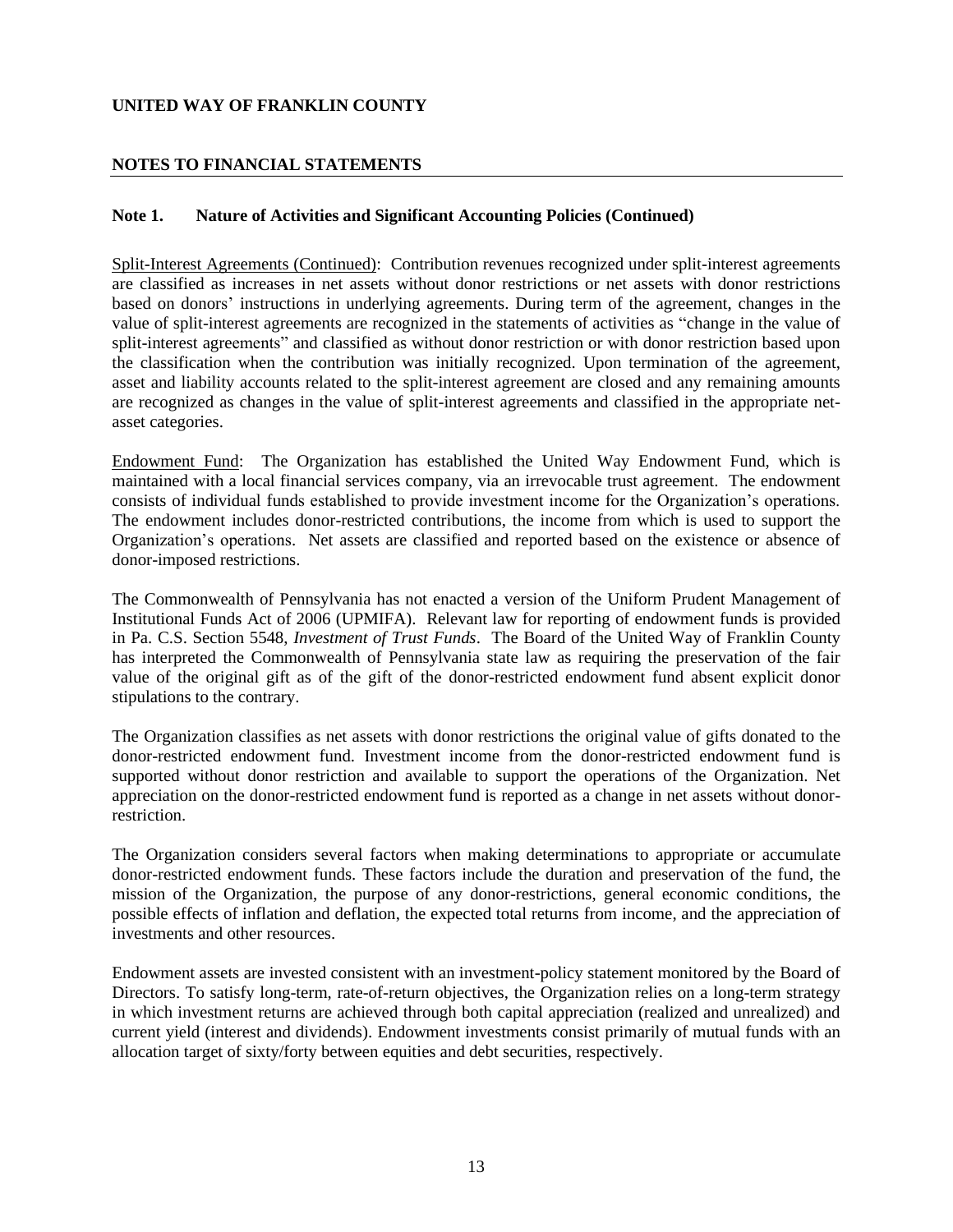### **NOTES TO FINANCIAL STATEMENTS**

#### **Note 1. Nature of Activities and Significant Accounting Policies (Continued)**

Designations Payable: The Organization receives pledges that are donor designated for member and nonmember agencies, for which the Organization does not have variance power. These contributions are distributed after they have been collected. In these instances, the United Way of Franklin County acts as an agent. The designations payable at December 31, 2020 and 2019, are presented in the Statements of Financial Position.

Compensated Absences: At year-end, the Organization accrued a liability for employees' unused vacation which was used within the first 30 days of the subsequent year. Employees may carry over unused paid time off (PTO) but must use the carryover within 30 days of the subsequent year. Unused PTO will be paid upon termination provided an employee has completed more than one year of employment and provides proper notification of resignation.

Revenue and Revenue Recognition: Contributions received and unconditional promises to give are measured at their fair values and are reported as an increase in net assets without donor restriction. Conditional promises to give, that is, those with a measurable performance or other barrier, and a right of return, are not recognized until the conditions on which they depend have been substantially met. The Corporation reports gifts of cash and other assets as restricted support if they are received with donor stipulations that limit the use of the donated assets, or if they are designated as support for future periods. When a donor restriction expires, that is, when a stipulated time restriction ends or purpose restriction is accomplished, net assets with donor restrictions are reclassified to net assets without donor restrictions and reported in the Statements of Activities as net assets released from restrictions. Donor restricted contributions whose restrictions are met in the same reporting period are reported as increases in net assets without donor restriction.

The Organization reports gifts of materials and equipment as support without donor restrictions unless explicit, donor stipulations specify how the donated assets must be used. Gifts of long-lived assets with explicit restrictions that specify how the assets are to be used and gifts of cash or other assets that must be used to acquire long-lived assets are reported as support with donor restrictions. Absent explicit, donor stipulations about how long those long-lived assets must be maintained, the Organization reports expirations of donor restrictions when the donated or acquired long-lived assets are placed in service.

Donated Materials and Services: Materials and other assets received as donations are recorded and reflected in the accompanying financial statements at their fair values upon receipt.

Contributed services are reported as contributions at fair value if such services create or enhance nonfinancial assets, would have been purchased if not provided by donation, require specialized skills and are provided by individuals possessing such specialized skills.

Advertising Expense: The Organization expenses advertising costs as incurred.

Allocations of Functional Expenses: The costs of providing the Organization's various programs and activities have been summarized on a functional basis in the Statements of Functional Expenses. Accordingly, the Organization's expenses have been allocated among the programs and supporting services benefited. Such allocations are determined equitably by management.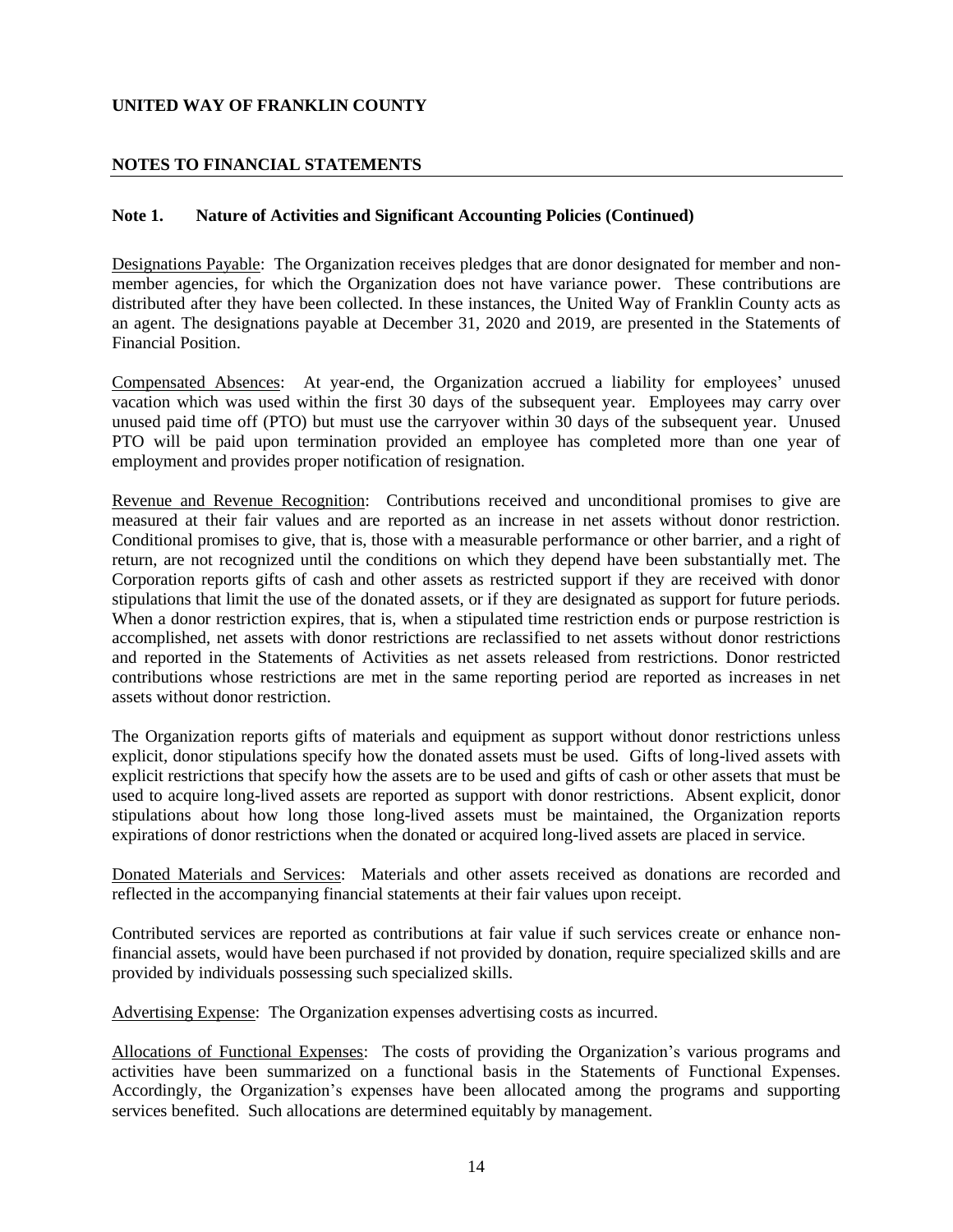### **NOTES TO FINANCIAL STATEMENTS**

#### **Note 1. Nature of Activities and Significant Accounting Policies (Continued)**

Income Taxes: The Organization is exempt from Federal income tax under Section  $501(c)(3)$  of the Internal Revenue Code. Consequently, the Organization will not incur any liability for Federal income tax, except for that arising from unrelated-business activities.

Management has assessed the Organization's exposure to income taxes at the entity level due to uncertain tax positions taken in current and previously filed tax returns. Examples of uncertain tax positions taken at the entity level include the continuing validity of the Organization's exempt status and the prospect of being subject to the Federal filing requirement arising from unrelated business activities. Presently, management believes that it is more likely than not that the Organization's tax positions will be sustained upon examination, including any appeals and litigation, and consequently, the Organization has no exposure to income tax liabilities arising from uncertain tax positions.

Adoption of New Accounting Standard: In 2020, the Organization adopted Financial Accounting Standards Board (FASB) Accounting Standards Codification Topic 606, *Revenue from Contracts with Customers*, as amended, supersedes or replaces nearly all GAAP revenue recognition guidance. These standards establish a new contract and control-based revenue recognition model, change the basis for deciding when revenue is recognized over time or at a point in time, and expand disclosures about revenue. We have implemented Topic 606 and have adjusted the presentation in these financial statements accordingly. The amendments have been applied under a modified prospective basis. Accordingly, there is no effect on net assets in connection with our implementation.

Recent Accounting Pronouncements: In February 2016, FASB issued Accounting Standards Update (ASU) 2016-02, *Leases (Topic 842).* The most significant change in the new lease guidance requires lessees to recognize right-of-use assets and lease liabilities for all leases other than those that meet the definition of short-term leases. For short-term leases, lessees may elect an accounting policy by class of underlying asset under which these assets and liabilities are not recorded, and lease payments are generally recognized over the lease term on a straight-line basis. This change will result in lessees recognizing right-of-use assets and lease liabilities for most leases currently accounted for as operating leases under legacy accounting principles generally accepted in the United States of America. For all entities other than public-business enterprises, this standard is effective for annual periods beginning after December 15, 2020. Early adoption is permitted. Management is currently evaluating the effects that this standard will have on the Organization's financial statements.

In September 2020, FASB issued ASU 2020-07, *Not-for-Profit Entities (Topic 958): Presentation and Disclosure by Not-for-Profit Entities for Contributed Nonfinancial Assets,* which will require not-forprofit entities to present contributed nonfinancial assets as a separate line item in the statement of activities, apart from contributions of cash and other financial assets. Also, this ASU will require disclosure of a disaggregation of the amount of contributed nonfinancial assets by category that depicts the type of contributed nonfinancial assets as well as additional information around valuation and usage of the contributed nonfinancial assets. The amendments in this standard should be applied on a retrospective basis and are effective for annual periods beginning after June 15, 2021, and interim periods within annual periods beginning after June 15, 2022. The Organization is currently evaluating the impact of this new standard on its financial statements.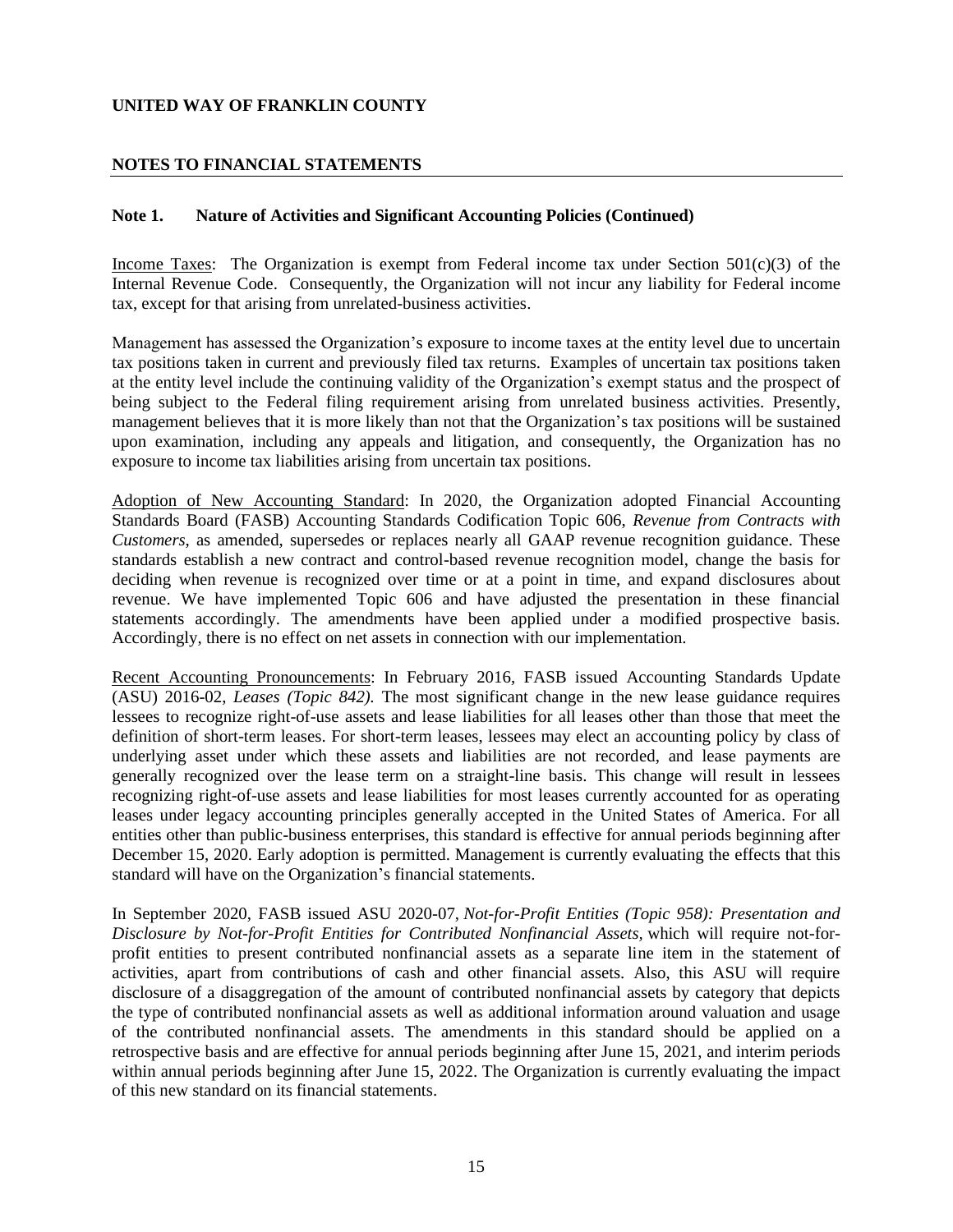#### **NOTES TO FINANCIAL STATEMENTS**

#### **Note 1. Nature of Activities and Significant Accounting Policies (Continued)**

Subsequent Events: In preparing these financial statements, the Organization has evaluated events and transactions for potential recognition or disclosure through September 22, 2021, the date the financial statements were available to be issued. See Note 17 for subsequent events disclosure.

#### **Note 2. Liquidity**

Financial assets available for general expenditure; that is, without donor or other restrictions limiting their use; within one year of the Statements of Financial Position, comprise the following:

|                                                                         | 2020          |    | 2019      |
|-------------------------------------------------------------------------|---------------|----|-----------|
| Financial assets at year-end:                                           |               |    |           |
| Cash and cash equivalents                                               | \$<br>68,939  | S  | 83,562    |
| Pledges receivable                                                      | 154,749       |    | 219,705   |
| Program receivables                                                     | 25,539        |    | 30,000    |
| Grant receivable                                                        | 28,893        |    |           |
| Other investments                                                       | 1,166         |    | 1,085     |
| Cash surrender value of life insurance policy                           | 4,996         |    | 4,847     |
| Endowment funds                                                         | 897,032       |    | 973,233   |
| Beneficial interest in perpetual trusts                                 | 525,235       |    | 464,111   |
| Total financial assets                                                  | 1,706,549     |    | 1,776,543 |
| Less amounts not available for use within one year:                     |               |    |           |
| Net assets with donor restrictions:                                     |               |    |           |
| Endowment fund                                                          | 558,017       |    | 554,232   |
| Beneficial interest in perpetual trusts                                 | 525,235       |    | 464,111   |
| Purpose restrictions                                                    | 9,894         |    | 28,964    |
| Board designated portion of endowment fund                              | 339,015       |    | 419,001   |
| Financial assets not available for use within one year                  | 1,432,161     |    | 1,466,308 |
| Financial assets available to meet general expenditures within one year | \$<br>274,388 | \$ | 310,235   |
|                                                                         |               |    |           |

United Way of Franklin County is funded in part by contributions from donors that contain restrictions. Those restrictions require that resources be used for certain purposes or in future periods. Therefore, the Organization must maintain adequate resources to meet those responsibilities to its donors, and as a result, certain financial assets may not be available for general expenditure within one year. As part of its liquidity management, the Organization has a policy to structure its financial assets to be available as general expenditures, liabilities and other obligations become due. The Organization invests its cash in excess of its daily needs in interest-bearing accounts and marketable securities. The Organization can also draw upon a \$100,000 line-of-credit (as discussed in Note 9).

Board designated net assets represent cash reserves established by the Organization's Board of Directors for future use. However, these reserves may be available currently if necessary.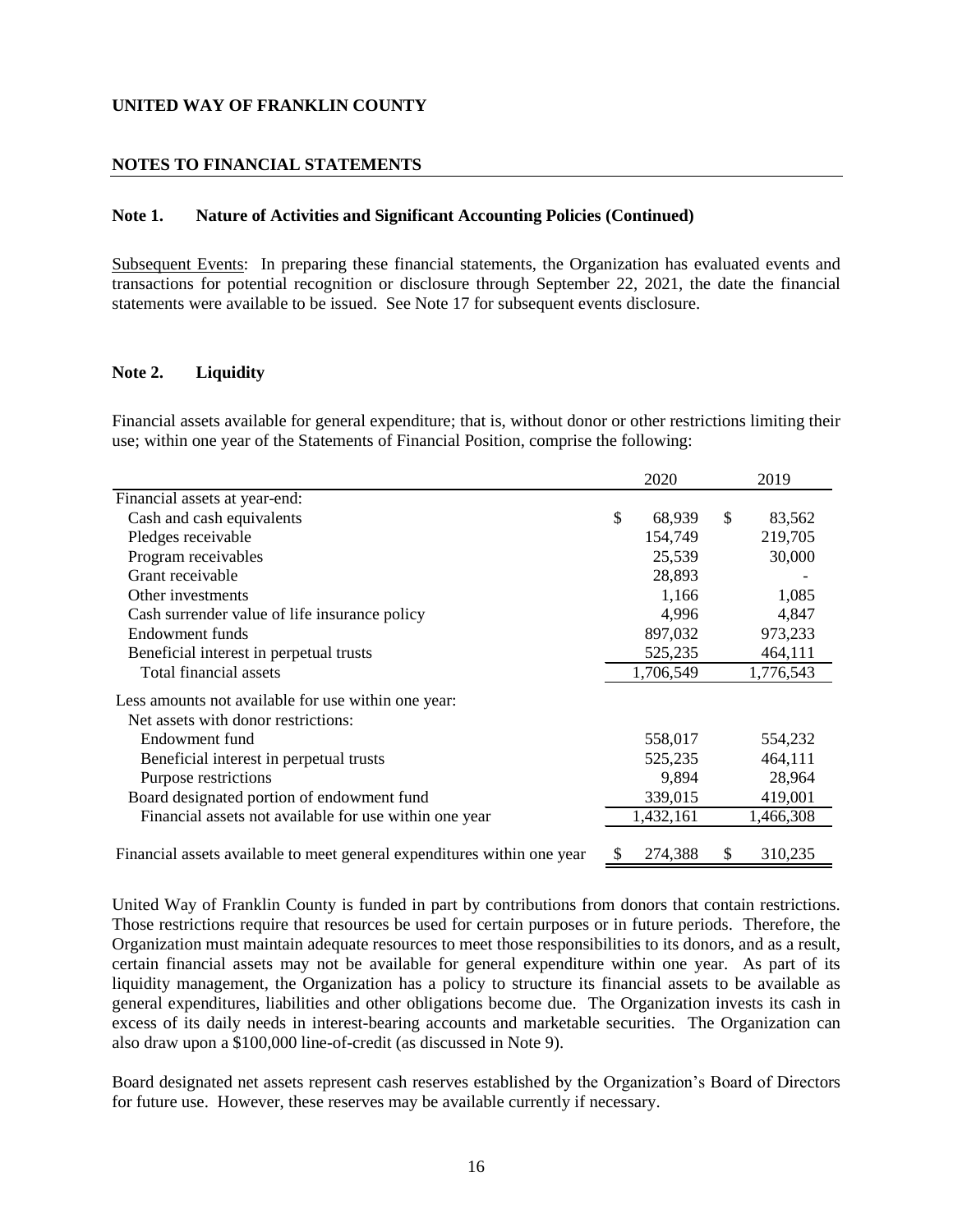#### **NOTES TO FINANCIAL STATEMENTS**

#### **Note 3. Promises-to-Give**

Included in pledges receivable are the following, unconditional promises-to-give:

|                                                                | 2020     | 2019      |
|----------------------------------------------------------------|----------|-----------|
| Pledges receivable within one year                             | 211.489  | 260,519   |
| Less: Allowance for uncollectible pledges                      | (56.740) | (40, 814) |
| Pledges receivable, net of allowance for uncollectible pledges | 154.749  | 219,705   |

#### **Note 4. Property and Equipment**

Property and equipment at December 31, 2020 and 2019, consist of the following:

|                                | 2020      | 2019         |
|--------------------------------|-----------|--------------|
| Land                           | 43,000    | \$<br>43,000 |
| Land improvements              | 5,048     | 5,048        |
| Building and improvements      | 283,894   | 283,894      |
| Equipment                      | 74,294    | 69,936       |
|                                | 406,236   | 401,878      |
| Less: accumulated depreciation | (158,095) | (145, 676)   |
| Property and equipment, net    | 248,141   | 256,202      |

Depreciation expense was \$12,419 and \$12,428 in 2020 and 2019, respectively.

#### **Note 5. Life Insurance Policy**

The Organization was the recipient of a restricted contribution from a former board member to purchase a life insurance policy on the lives of the donor and his wife. A one-time premium of \$7,055 was paid on the survivorship whole-life policy. The Organization is the owner of the policy but is only entitled to 20.00% of the death proceeds as the remainder is designated for other beneficiaries. Total cash value of the policy at December 31, 2020 and 2019, was \$24,978 and \$24,234, respectively, of which 20.00%, or \$4,996 and \$4,847, respectively, was recorded as an asset on the Statements of Financial Position.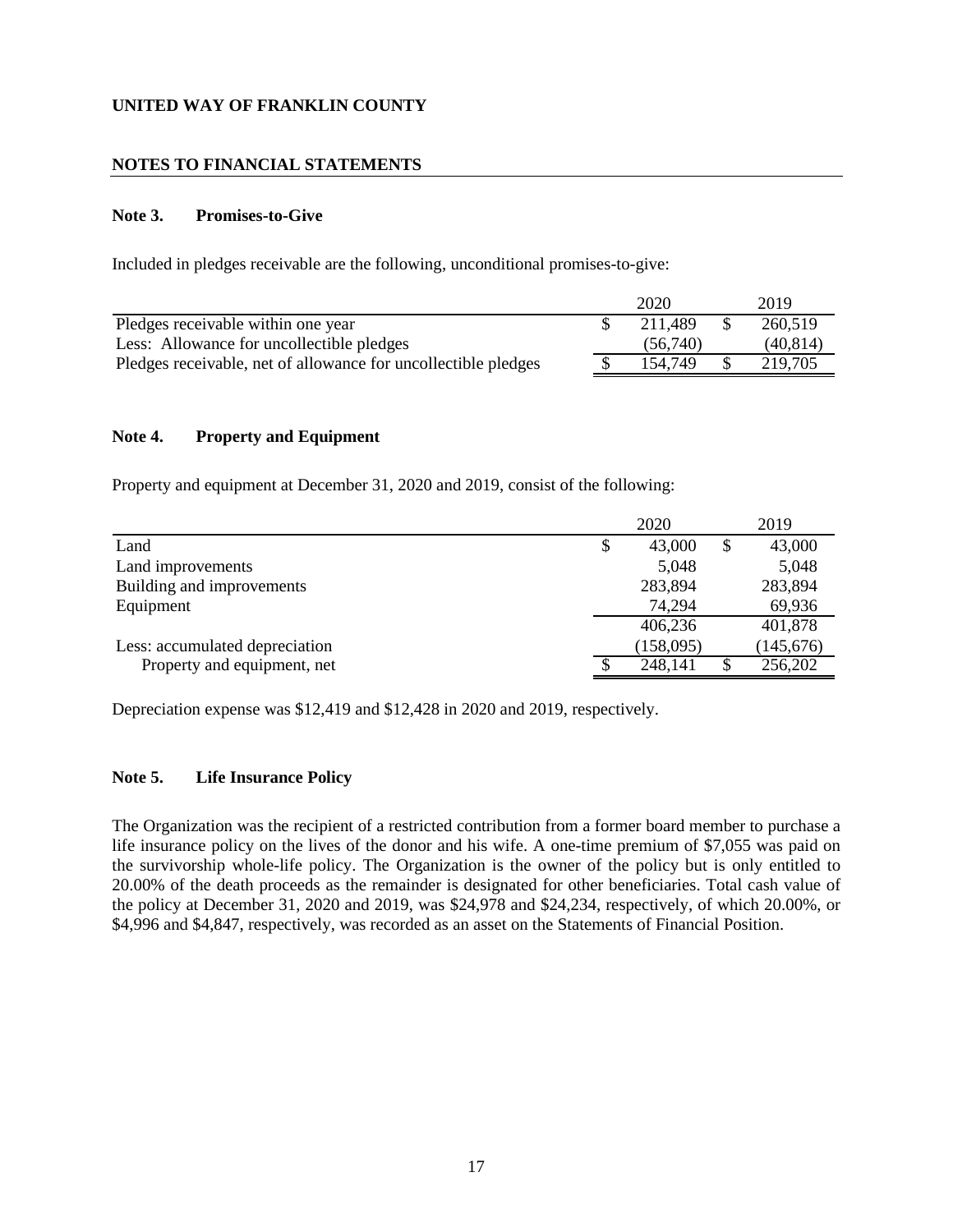#### **NOTES TO FINANCIAL STATEMENTS**

#### **Note 6. Beneficial Interest in Perpetual Trusts**

The Organization is the beneficiary of several perpetual trusts which are administered by third-party trustees. Under the terms of these arrangements, the Organization has the irrevocable right to receive the income earned on the trust assets in perpetuity, but the Organization will never receive the assets held in trust. None of the underlying trust agreements place any restrictions on the use of the income. The Organization has recorded its beneficial interest in these trusts at the fair values of the trusts' assets on the dates that the Organization was notified of the trusts' existence. The contributions have been recognized as support with donor restrictions. Distributions from the trusts are reported as contributions without donor restrictions. Increases and decreases in the fair values of the trusts' assets are recognized as gains or losses with donor restrictions. The Organization's proportionate share of the fair value of the trusts' assets totaled \$525,235 and \$464,111 at December 31, 2020 and 2019, respectively. Income from the perpetual trusts for the years ended December 31, 2020 and 2019, consists of the following:

|                       | 2020            | 2019   |
|-----------------------|-----------------|--------|
| Gross unrealized gain | 79,340          | 68,952 |
| Less distributions    | (18,216)        | 17,877 |
| Net change in value   | 12 <sub>4</sub> | 51,075 |

#### **Note 7. Endowment Fund**

Endowment fund investments at December 31, 2020 and 2019, consist of the following:

|                             | 2020       |   |         |    |            |    |         |
|-----------------------------|------------|---|---------|----|------------|----|---------|
|                             | Fair Value |   | Cost    |    | Fair Value |    | Cost    |
| Money market account        | 52,139     | S | 52,139  | S  | 16,883     | \$ | 16,883  |
| Mutual funds - fixed income | 471,453    |   | 396,492 |    | 508,328    |    | 420,220 |
| Mutual funds - equities     | 373,440    |   | 374,317 |    | 425,959    |    | 434,286 |
| Other                       |            |   |         |    | 22,063     |    | 18,312  |
|                             | 897,032    |   | 822,948 | \$ | 973,233    | S  | 889,701 |

Endowment funds by net asset classification are as follows at December 31, 2020 and 2019:

|                                               | 2020    | 2019    |
|-----------------------------------------------|---------|---------|
| Without donor restrictions - Board designated | 339,015 | 419,001 |
| With donor restrictions                       | 558.017 | 554.232 |
|                                               | 897.032 | 973,233 |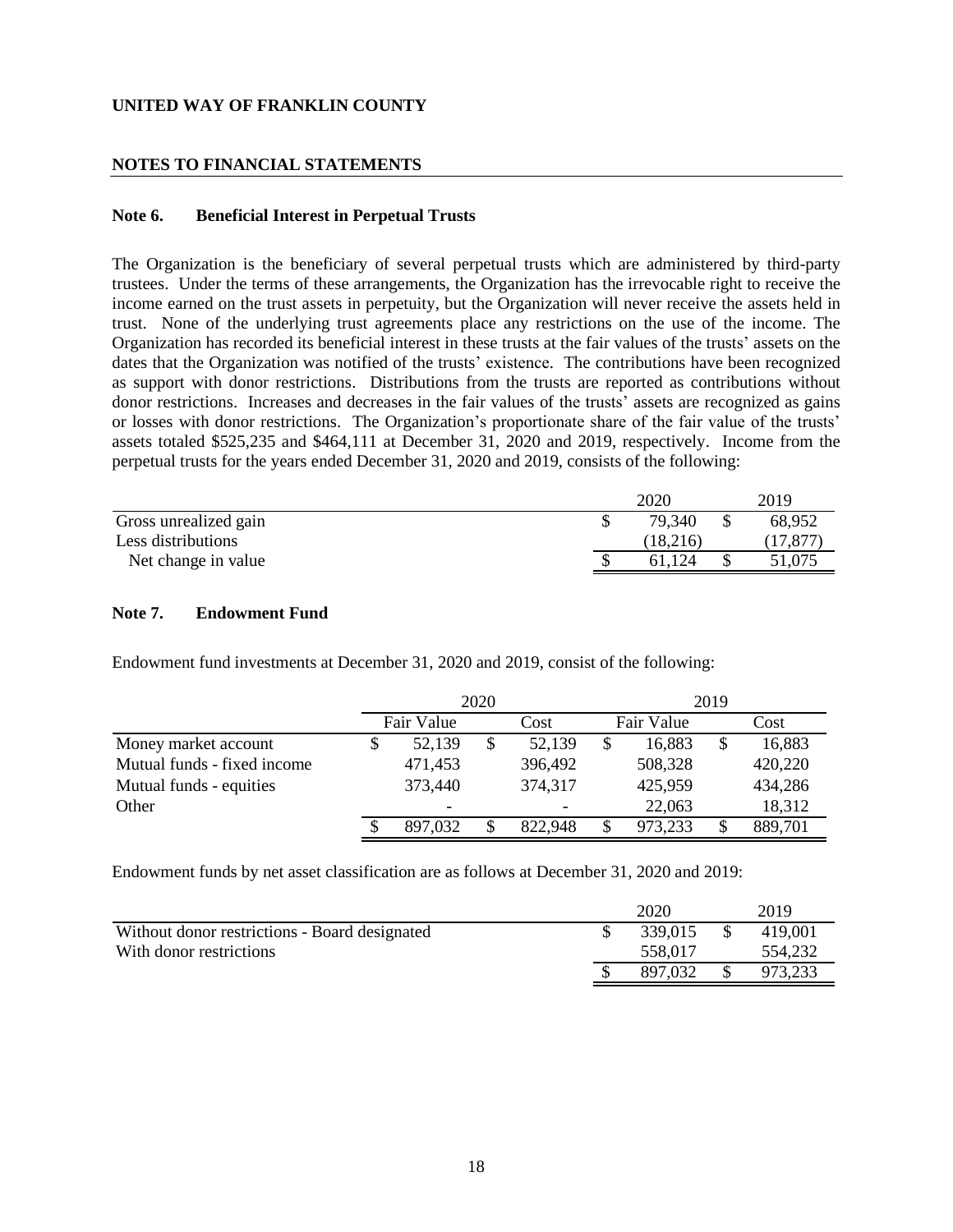# **NOTES TO FINANCIAL STATEMENTS**

# **Note 7. Endowment Fund (Continued)**

Changes in endowment net assets for the year ended December 31, 2020:

|                                         | Without Donor |              | <b>With Donor</b> |         |               |           |
|-----------------------------------------|---------------|--------------|-------------------|---------|---------------|-----------|
|                                         |               | Restrictions | Restrictions      |         |               | Total     |
| Endowment net assets, beginning of year |               | 419,001      | \$                | 554,232 | S             | 973,233   |
| <b>Investment Returns</b>               |               |              |                   |         |               |           |
| Investment income                       |               | 39,331       |                   |         |               | 39,331    |
| Realized gain                           |               | 9,261        |                   |         |               | 9,261     |
| Unrealized gains                        |               | 2,861        |                   | 3,785   |               | 6,646     |
| Trustee commission                      |               | (8,239)      |                   |         |               | (8,239)   |
| Net investment income                   |               | 43,214       |                   | 3,785   |               | 46,999    |
| Distributions for operations            |               | (123,200)    |                   |         |               | (123,200) |
| Endowment net assets, end of year       | \$            | 339,015      | S                 | 558,017 | <sup>\$</sup> | 897,032   |

Changes in endowment net assets for the year ended December 31, 2019:

|                                         | <b>Without Donor</b> |                     | With Donor   |         |               |  |
|-----------------------------------------|----------------------|---------------------|--------------|---------|---------------|--|
|                                         |                      | <b>Restrictions</b> | Restrictions |         | Total         |  |
| Endowment net assets, beginning of year | \$                   | 394,236             | \$           | 518,987 | \$<br>913,223 |  |
| Investment Returns                      |                      |                     |              |         |               |  |
| Investment income                       |                      | 47,975              |              |         | 47,975        |  |
| Realized loss                           |                      | (5,114)             |              |         | (5, 114)      |  |
| Unrealized gains                        |                      | 26,774              |              | 35,245  | 62,019        |  |
| Trustee commission                      |                      | (8,370)             |              |         | (8,370)       |  |
| Net investment income                   |                      | 61,265              |              | 35,245  | 96,510        |  |
| Distributions for operations            |                      | (36,500)            |              |         | (36,500)      |  |
| Endowment net assets, end of year       | \$                   | 419,001             | S            | 554,232 | \$<br>973,233 |  |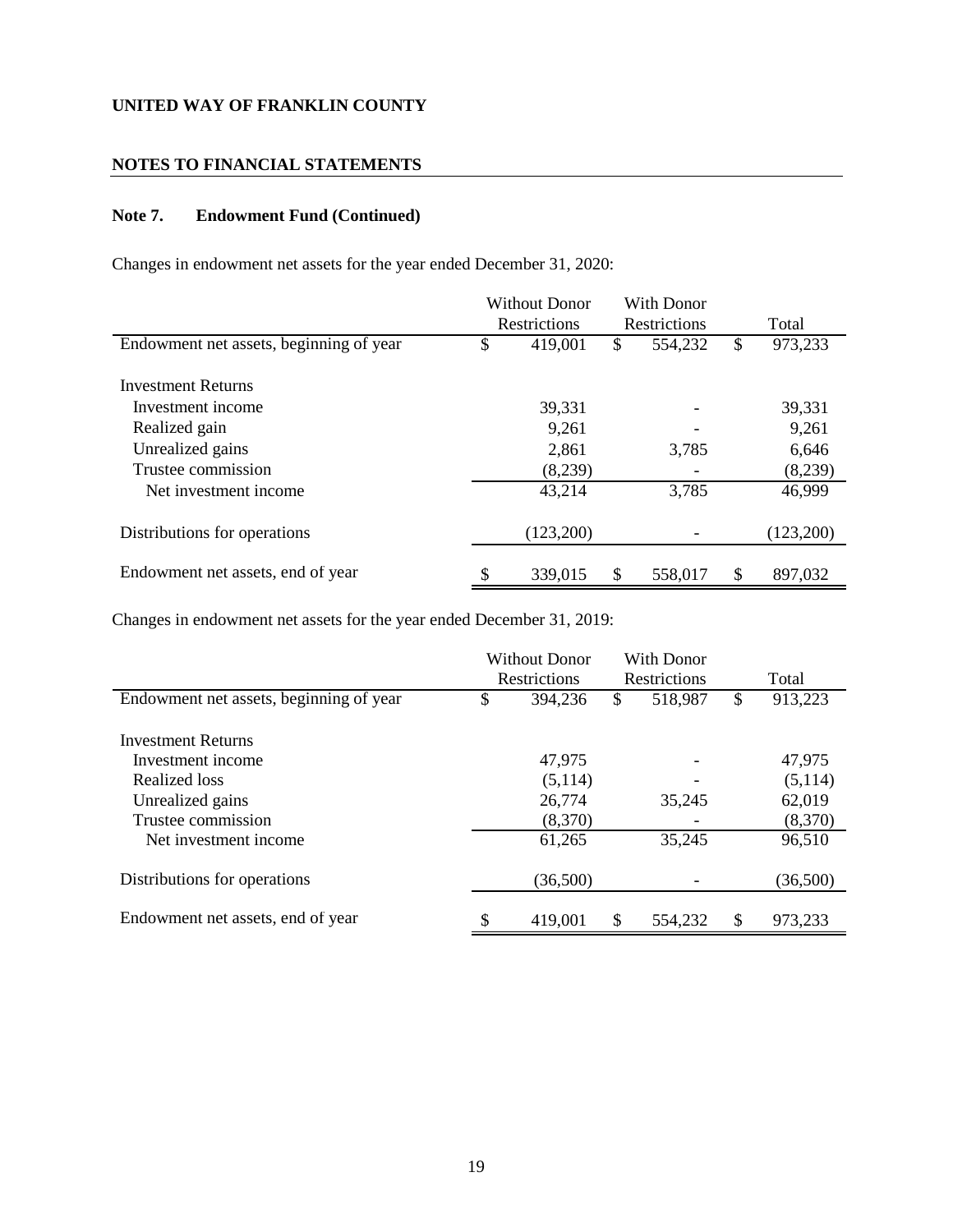#### **NOTES TO FINANCIAL STATEMENTS**

#### **Note 8. Fair Value Measurements**

The Organization follows the provisions of FASB's ASC 820, *Fair Value Measurements and Disclosures*, for fair value measurements of financial assets and liabilities. ASC 820 defines fair value as the price that would be received to sell an asset or paid to transfer a liability in an orderly transaction between market participants at the measurement date.

The Organization's financial assets that are recorded at fair value consist of investments in marketable securities, cash value of a life insurance policy, endowment fund investments, and beneficial interests in perpetual trusts. The Organization's financial liabilities consist of obligations under trust and annuity agreements which approximate the liabilities' fair values. The Organization has no non-financial assets or liabilities that are recognized and disclosed at their fair values.

ASC 820 establishes a three-level, fair value hierarchy that describes the inputs that are used to measure the fair values of respective assets and liabilities:

- Level 1: Fair values are based on quoted prices in active markets for identical assets and liabilities.
- Level 2: Fair values are based on other significant, observable inputs that include: quoted market prices for similar assets or liabilities; quoted market prices that are not in an active market; or other inputs that are observable in the market and can be corroborated by observable, market data for substantially the assets' full terms.
- Level 3: Fair values are calculated by using price models and/or discounted, cash-flow methodologies, and may require significant, management judgment or estimation. These methodologies may result in significant portions of the fair values being derived from unobservable data.

The following are descriptions of the valuation methodology used for assets measured at fair value. There have been no changes in the valuation methods.

- Common stock and mutual funds are principally valued at the regular trading-session-closing price on the exchange or market in which such funds are traded.
- Equity (stock) funds listed or traded on any national market or exchange are valued at the last sales price as of the close of the securities exchange on which such securities are traded.
- Fixed income (bond) funds, other than money market instruments, are generally valued at the most recent bid price of the equivalent, quoted yield for such securities (or those of comparable maturity, quality, and type).
- Cash surrender value of life insurance policy is based on contract value per the insurance contract.
- Endowment funds are valued based on the aggregate value of individual marketable securities held by the fund.
- Perpetual trusts are valued based on the percentage of beneficial interest of the respective assets held by the trust as provided by the Trustees.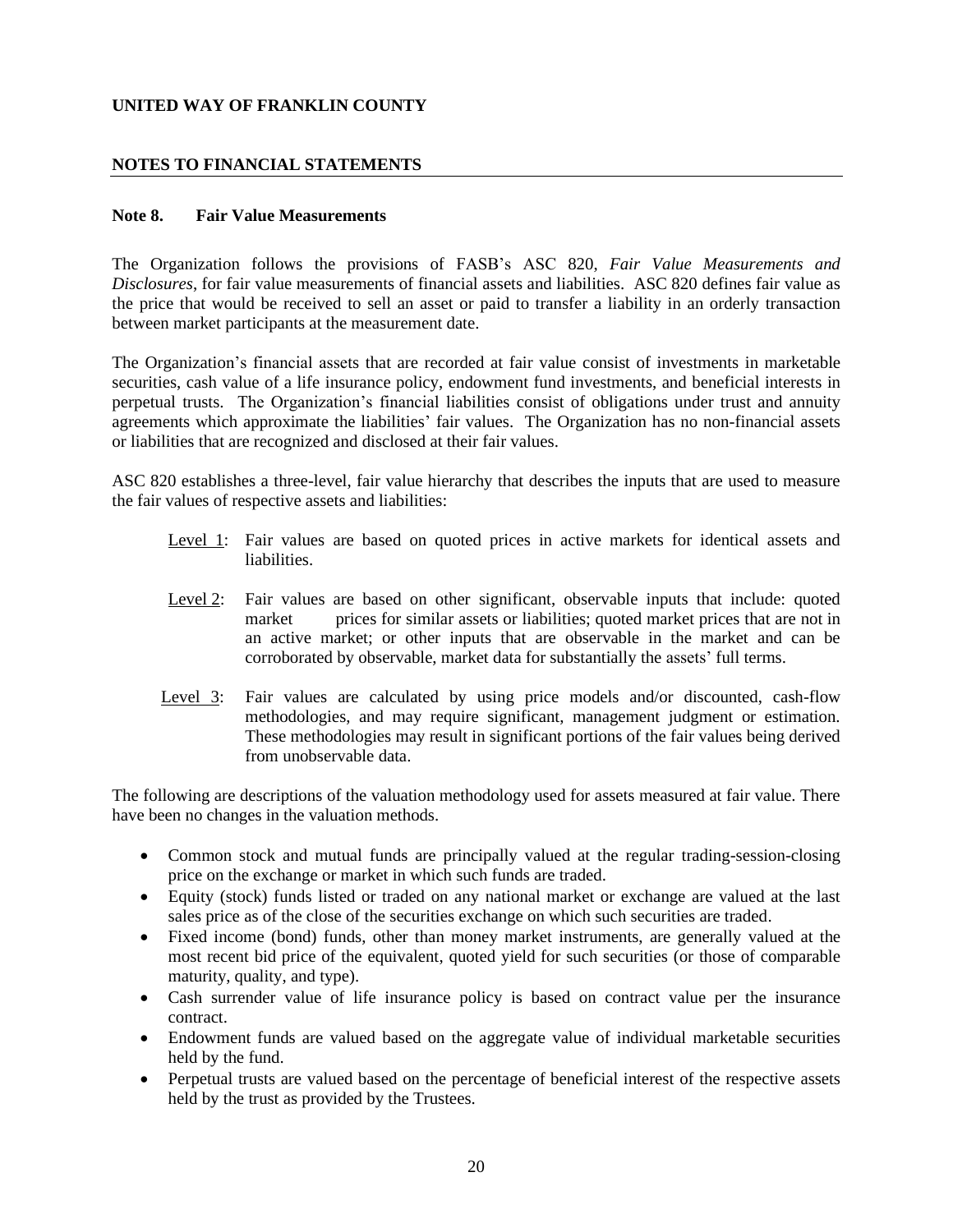# **NOTES TO FINANCIAL STATEMENTS**

# **Note 8. Fair Value Measurements (Continued)**

The following tables set forth, by level within the fair value hierarchy, the Organization's financial assets at fair value as of December 31, 2020 and 2019:

|                                               | Level 1   |    | Level 2 | Level 3 |   | Total       |
|-----------------------------------------------|-----------|----|---------|---------|---|-------------|
| Investments                                   |           |    |         |         |   |             |
| Equity funds                                  | \$<br>487 | \$ |         | \$      | S | 487         |
| Bond funds                                    | 679       |    |         |         |   | 679         |
| Endowment Fund                                |           |    |         |         |   |             |
| Money market account                          | 52,139    |    |         |         |   | 52,139      |
| Mutual funds - fixed income                   | 471,453   |    |         |         |   | 471,453     |
| Mutual funds - equities                       | 316,236   |    | 57,204  |         |   | 373,440     |
| Cash surrender value of life insurance policy |           |    | 4,996   |         |   | 4,996       |
| Perpetual trusts                              |           |    |         | 525,235 |   | 525,235     |
|                                               | 840.994   | S  | 62,200  | 525,235 |   | \$1,428,429 |

Financial Assets at Fair Value as of December 31, 2020

| Financial Assets at Fair Value as of December 31, 2019 |
|--------------------------------------------------------|
|                                                        |

|                                               | Level 1<br>Level 2 |    |                          | Level 3 |                 |   | Total       |
|-----------------------------------------------|--------------------|----|--------------------------|---------|-----------------|---|-------------|
| Investments                                   |                    |    |                          |         |                 |   |             |
| Equity funds                                  | \$<br>471          | \$ | $\overline{\phantom{a}}$ | \$      | $\qquad \qquad$ | S | 471         |
| Bond funds                                    | 614                |    |                          |         |                 |   | 614         |
| <b>Endowment Fund</b>                         |                    |    |                          |         |                 |   |             |
| Money market account                          | 16,883             |    |                          |         |                 |   | 16,883      |
| Mutual funds - fixed income                   | 508,328            |    |                          |         |                 |   | 508,328     |
| Mutual funds - equities                       | 346,915            |    | 79,044                   |         |                 |   | 425,959     |
| Other                                         | 22,063             |    |                          |         |                 |   | 22,063      |
| Cash surrender value of life insurance policy |                    |    | 4,847                    |         |                 |   | 4,847       |
| Perpetual trusts                              |                    |    |                          |         | 464,111         |   | 464,111     |
|                                               | 895,274            | \$ | 83,891                   |         | 464,111         |   | \$1,443,276 |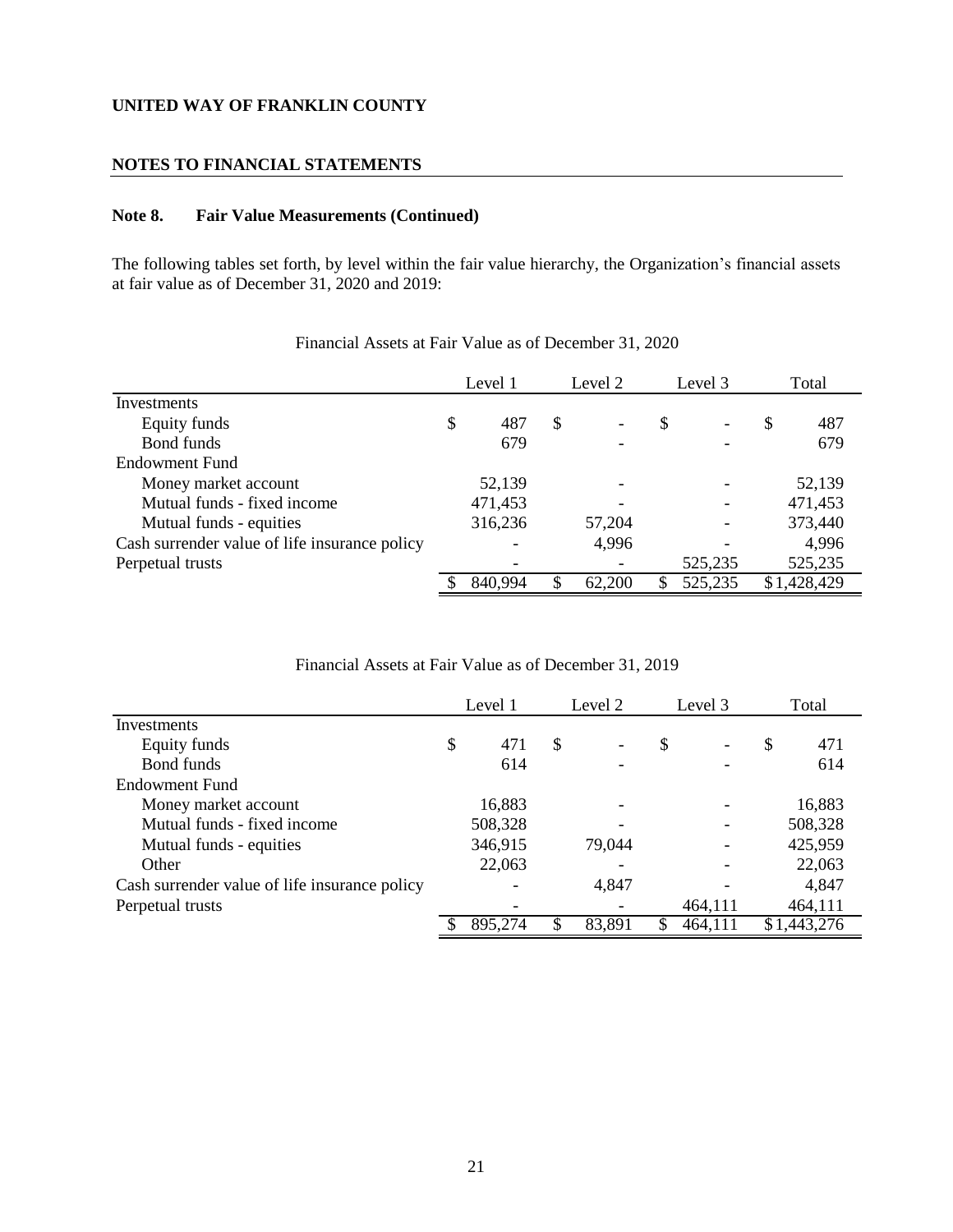#### **NOTES TO FINANCIAL STATEMENTS**

#### **Note 8. Fair Value Measurements (Continued)**

The table below sets forth a summary of changes in the fair values of the Organization's perpetual trusts (Level 3 assets) for the years ended December 31, 2020 and 2019:

|                                   | 2020     | 2019      |
|-----------------------------------|----------|-----------|
| Balance - January 1,              | 464,111  | 413,036   |
| Realized and unrealized gains     | 61,124   | 51,075    |
| Investment income                 | 18.216   | 17,877    |
| Distribution of investment income | (18,216) | (17, 877) |
| Balance - December 31,            | 525,235  | 464,111   |

#### **Note 9. Line-of-Credit**

The Organization has a \$100,000 unsecured line-of-credit agreement with M&T Bank. Advances on the line are payable on demand and require monthly interest payments. At December 31, 2020, the interest rate is 4.75%. At December 31, 2020 and 2019, the Organization had a \$43,401 and \$78,000 outstanding balance on the line-of-credit, respectively. Interest expense related to this line-of-credit was \$2,889 and \$1,939 for the years ended December 31, 2020 and 2019, respectively.

#### **Note 10. Paycheck Protection Program Loan**

On April 22, 2020, the Organization received loan proceeds in the amount of \$35,800, under the Paycheck Protection Program ("PPP"). The PPP, established as part of the Coronavirus Aid, Relief and Economic Security Act ("CARES Act"), provides for loans to qualifying businesses for amounts up to 2.5 times of the average monthly payroll expenses of the qualifying business. The loans and accrued interest are forgivable after the applicable covered period as long as the borrower uses the loan proceeds for eligible purposes, including payroll, benefits, mortgage payments, rent, utilities and interest on other debt obligations incurred before February 15, 2020, and maintains its payroll levels. The amount of loan forgiveness will be reduced if the borrower terminates employees or reduces salaries during the applicable covered period.

To the extent that the Organization is not granted forgiveness, the Organization will be required to pay interest on the PPP loan at a rate of 1% per annum. If the application for forgiveness is not made within ten months of the end of the covered period, payments of principal and interest will be required through the maturity date of April 22, 2022. The terms of the loan provide for customary events of default, including payment defaults, breach of representation of warranties and insolvency events. The PPP loan may be accelerated upon the occurrence of a default event.

The Organization has recorded a note payable and will record forgiveness upon being legally released from the loan obligation.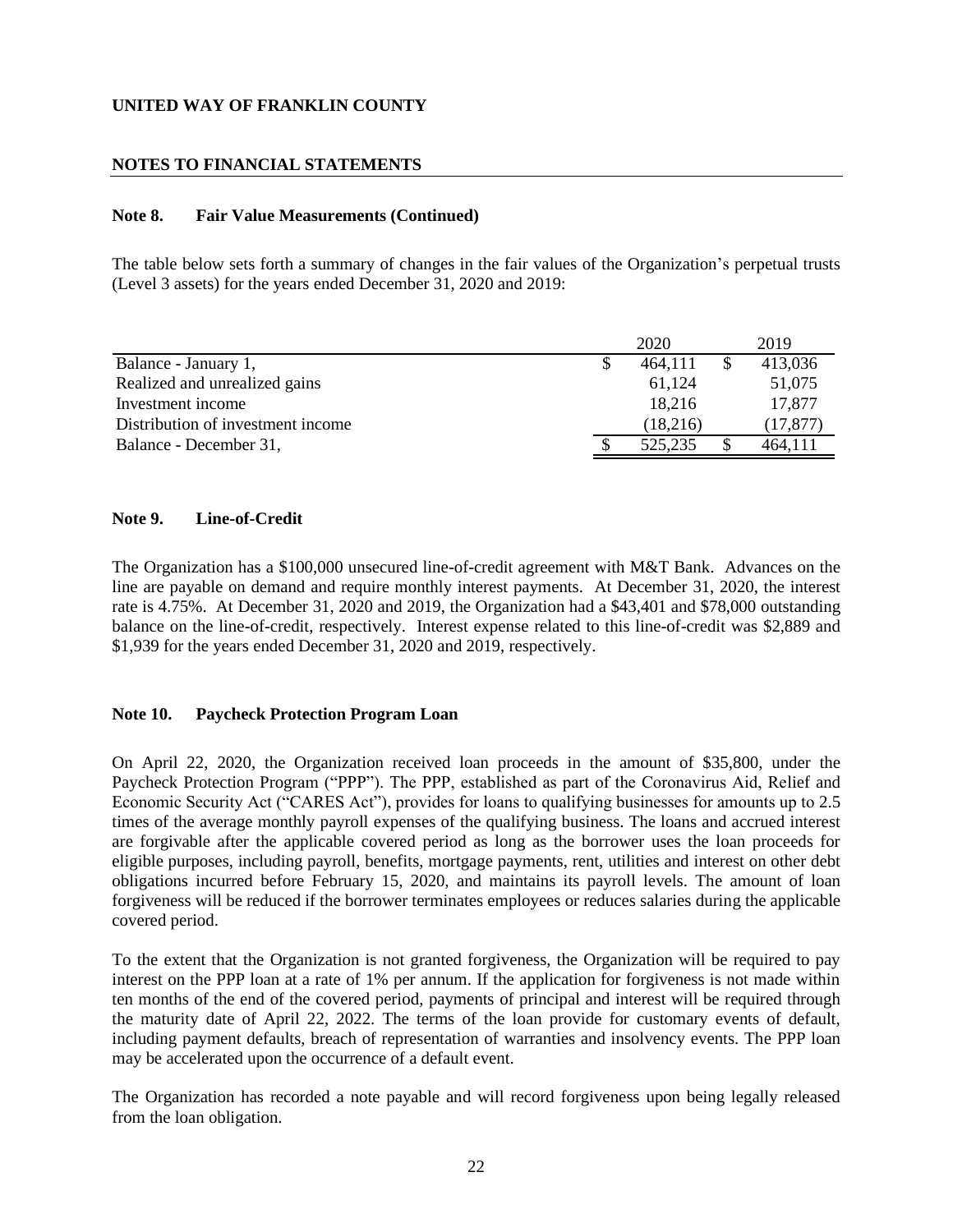# **NOTES TO FINANCIAL STATEMENTS**

## **Note 11. Net Assets with Donor Restrictions**

Net assets with donor restrictions at December 31, 2020 and 2019, consist of the following:

|                                                  | 2020         | 2019           |
|--------------------------------------------------|--------------|----------------|
| Subject to expenditure for specified purpose:    |              |                |
| EITC funding                                     | \$<br>31,269 | \$<br>35,145   |
| Sponsorships for specific future programs/events | 2,962        | 7,600          |
| COVID-19 relief campaign                         | 30,583       |                |
| Roof campaign                                    | 13,000       |                |
| Subject to the passage of time:                  |              |                |
| Promises to give that are unavailable until due  | 155,019      | 219,705        |
| Not subject to spending policy or appropriation: |              |                |
| Beneficial interests in perpetual trusts         | 525,235      | 464,111        |
| Endowments:                                      |              |                |
| Permanently restricted to endowment by donors    | 558,017      | 554,232        |
|                                                  | 1,316,085    | \$<br>,280,793 |

Net assets were released from donor restrictions by incurring expenses satisfying the restricted purpose or by occurrence of the passage of time or other events specified by the donors as follows for the years ended December 31, 2020 and 2019:

|                                                  | 2020 |         |               | 2019    |
|--------------------------------------------------|------|---------|---------------|---------|
| Satisfaction of purpose restrictions:            |      |         |               |         |
| <b>EITC</b>                                      |      | 41,377  | <sup>\$</sup> | 14,124  |
| Sponsorships for specific programs/events        |      | 7,600   |               |         |
| COVID-19 relief campaign                         |      | 74,882  |               |         |
| Satisfaction of time restrictions:               |      |         |               |         |
| Promises to give that were unavailable until due |      | 493,478 |               | 495,721 |
|                                                  |      | 617,337 |               | 509,845 |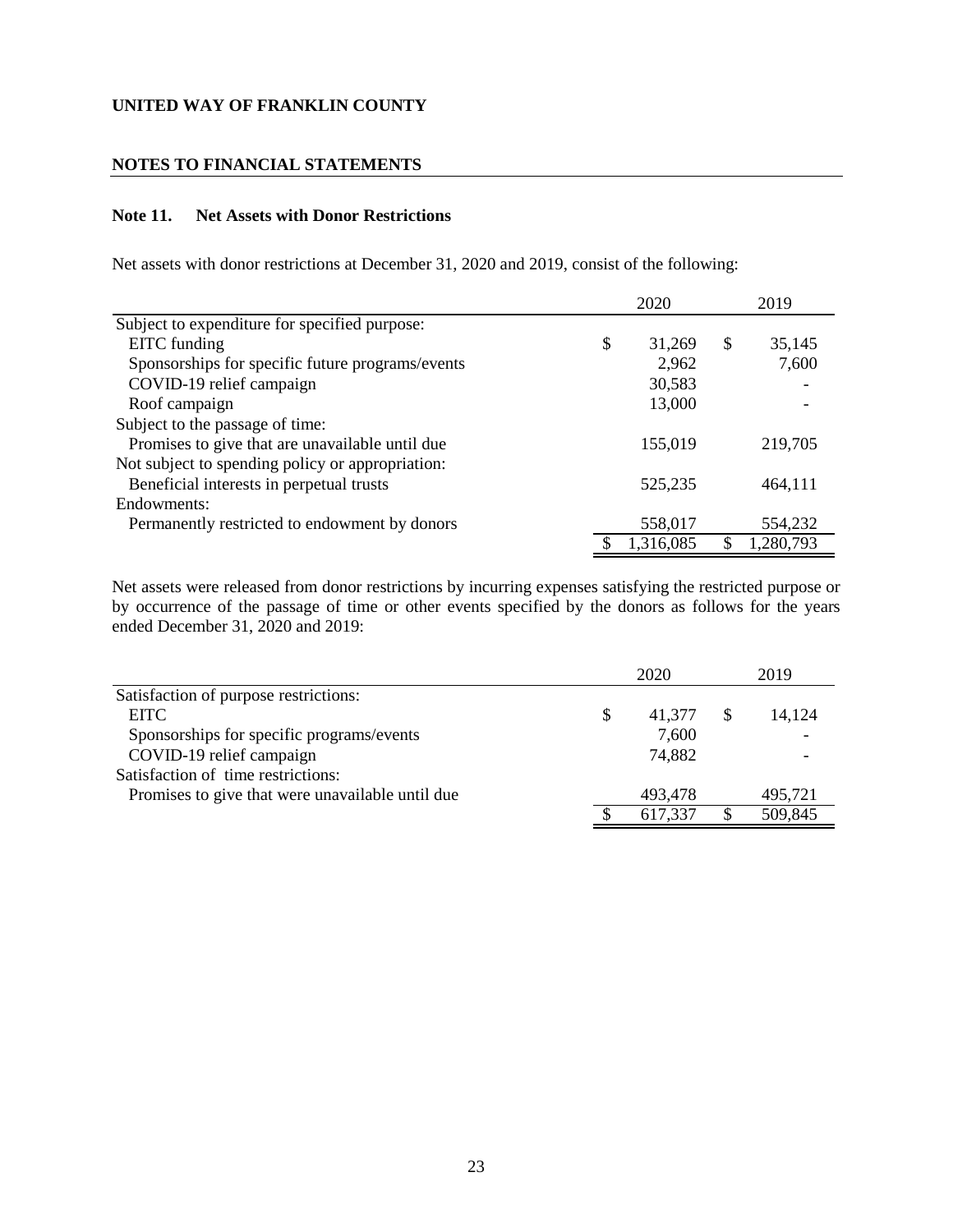#### **NOTES TO FINANCIAL STATEMENTS**

#### **Note 12. In-Kind Contributions**

The Organization receives various, non-cash donations for use at fundraising events, or for distribution to those in need. These donations are recorded at fair market value at the date they are received. In-kind contributions for the years ended December 31, 2020 and 2019, consist of the following:

|                                | 2020   |      | 2019   |
|--------------------------------|--------|------|--------|
| Contributions                  |        |      |        |
| Materials                      | 21,037 | - \$ | 31,663 |
| Expenses                       |        |      |        |
| Donated materials and supplies | 21,037 |      | 31,663 |

For the years ended December 31, 2020 and 2019, donated materials and supplies include 5,280 and 5,315 pounds of goods, respectively, donated during the Organization's annual food drive. The donated goods were valued at \$1.67 per pound, as provided by Feeding America Product Valuation Study.

Numerous volunteers have donated service hours to the Organization; however, these service hours are not reported in the financial statements as they do not require specialized skills.

The Organization is in a unique position to connect agencies with people and organizations that have items to donate. In these circumstances the Organization serves as an intermediary. The values of in-kind donations where the organization services as intermediary are not recognized as contributions by the Organization.

#### **Note 13. Pension Plan**

The Organization sponsors a SIMPLE IRA Plan for employees who receive at least \$5,000 of calendar year compensation. Under the Plan, the Organization makes matching contributions up to 3.00% of eligible employees' compensation. Matching contributions to the Plan were \$4,474 and \$4,479, for 2020 and 2019, respectively.

#### **Note 14. Commitments and Contingencies**

The Organization strives to distribute the maximum amount of gross campaign pledges to member agencies. Factors impacting that amount are uncollected pledges, donor designations, and costs of administration and fundraising. Annually, management determines the allocation to member agencies and makes written commitments establishing the support they will receive for the following calendar year. Allocations payable at December 31, 2020 and 2019, are \$157,265 and \$357,845, respectively.

The Organization relies on community donations; consequently, the Organization may experience substantial support reductions if severe, local economic conditions arise.